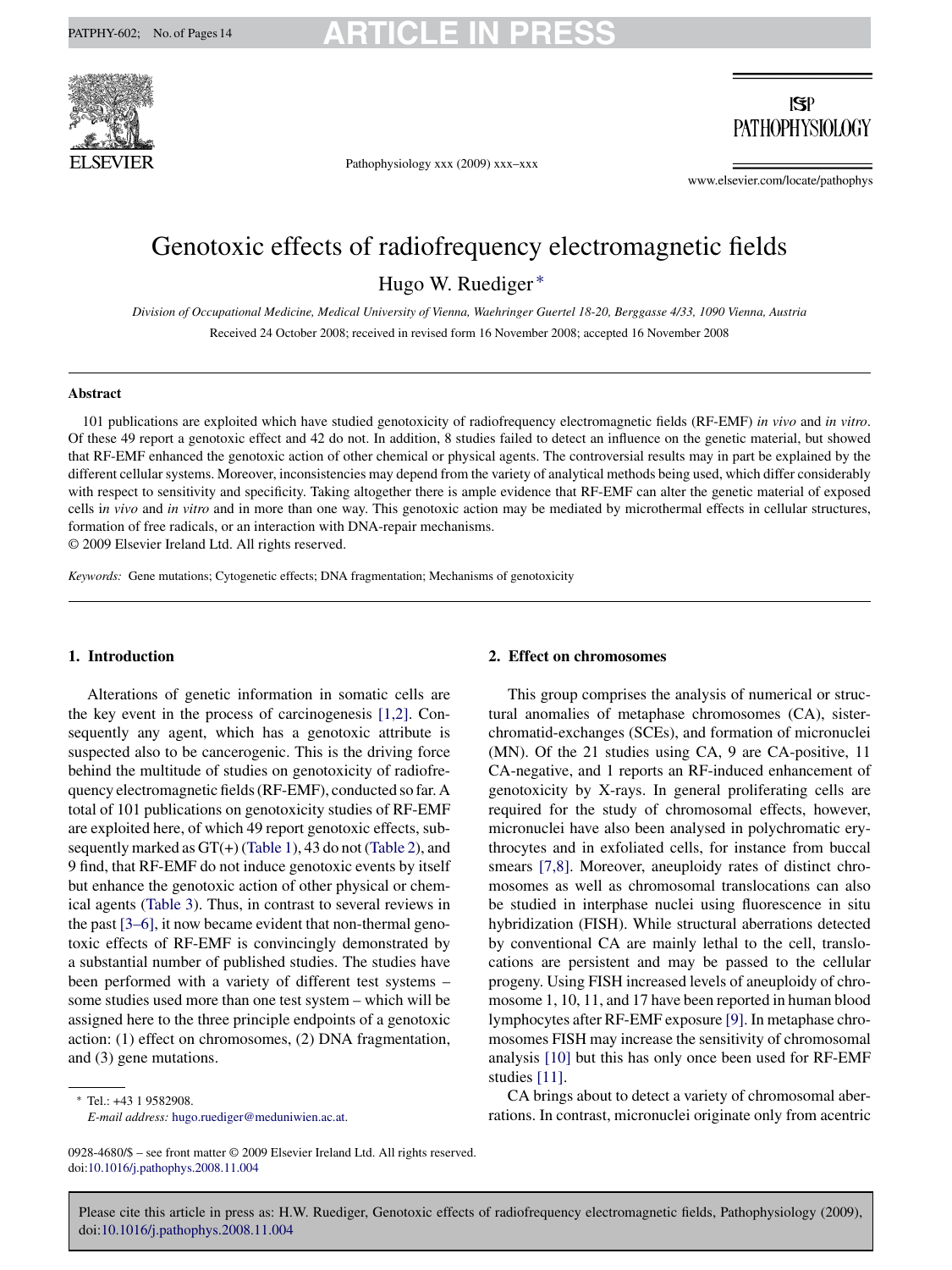<span id="page-1-0"></span>

| Reference                 | Biological system                                            | Genotoxic endpoint                                                          | Results and comments                                                                                                                                                                                                                                                                                             |  |
|---------------------------|--------------------------------------------------------------|-----------------------------------------------------------------------------|------------------------------------------------------------------------------------------------------------------------------------------------------------------------------------------------------------------------------------------------------------------------------------------------------------------|--|
| Aitken et al. [45]        | Mouse sperm                                                  | QPCR and comet assay                                                        | Gel electrophoresis revealed no gross evidence of increased single- or double-DNA strand breakage in spermatozoa.<br>However, a detailed analysis of DNA integrity using QPCR revealed damage to both the mitochondrial genome<br>$(p<0.05)$ and the nuclear-globin locus $(p<0.01)$ .                           |  |
| Balode [46]               | Cow erythrocytes                                             | Micronuclei (MN)                                                            | The counting of micronuclei in peripheral erythrocytes gave low average incidences, 0.6 per 1000 in the exposed group<br>and 0.1 per 1000 in the control, but statistically significant $(p < 0.01)$ differences were found in the frequency<br>distribution between the control and exposed groups.             |  |
| Belyaev et al. [47]       | Human blood lymphocytes                                      | Chromatin condensation<br>and 53BP1 foci                                    | Decrease in background levels of 53BP1 foci and may indicate decrease in accessibility of 53BP1 to antibodies because<br>of stress-induced chromatin condensation.                                                                                                                                               |  |
| Busljeta et al. [48]      | Rat hematopoietic tissues                                    | MN                                                                          | Erythrocyte count, haemoglobin and haematocrit were increased in peripheral blood (days 8 and 15). Concurrently,<br>anuclear cells and erythropoietic precursor cells were decreased $(p < 0.05)$ in the bone marrow on day 15, but<br>micronucleated cells' (MNCs) frequency was increased.                     |  |
| d'Ambrosio et al. [49]    | Human blood lymphocytes                                      | MΝ                                                                          | The micronucleus frequency was not affected by CW exposure; however, a statistically significant micronucleus effect<br>was found following exposure to phase modulated field.                                                                                                                                   |  |
| Diem et al. [23]          | Human cultured fibroblasts<br>and rat granulosa cells        | Alkaline and neutral<br>comet assay                                         | The intermittent exposure showed a stronger effect in the comet assay than continuous exposure.                                                                                                                                                                                                                  |  |
| Ferreira et al. [50]      | Rat hematopoietic tissues<br>exposed during<br>embryogenesis | MN                                                                          | The irradiated group showed a significant increase in MN occurrence.                                                                                                                                                                                                                                             |  |
| Fucic et al. [15]         | Human blood lymphocytes                                      | MΝ                                                                          | X-rays and microwaves were preferentially clastogens while vinyl chloride monomer showed aneugenic activity as well.<br>Microwaves possess some mutagenic characteristics typical of chemical mutagens.                                                                                                          |  |
| Gadhia et al. [51]        | Human blood lymphocytes                                      | Chromosomal aberrations<br>and SCE                                          | There was a significant increase $(p < 0.05)$ in dicentric chromosomes among mobile users who were smoker-alcoholic<br>as compared to nonsmoker–nonalcoholic. Synergistic action with MMC, SCEs showed a significant increase among<br>mobile users.                                                             |  |
| Gandhi and Singh [7]      | Human blood lymphocytes<br>and buccal mucosa cells           | Chromosomal aberrations<br>and MN                                           | Increased number of micronucleated buccal cells and cytological abnormalities in cultured lymphocytes.                                                                                                                                                                                                           |  |
| Gandhi, 2005 [52]         | Human blood lymphocytes                                      | Comet assay, in vivo<br>capillary MN                                        | Mean comet tail length $(26.76 \pm 0.054 \text{ mm})$ ; 39.75% of cells damaged) in mobile phone users was highly significant<br>from that in the control group. The in vivo capillary blood MNT also revealed highly significant (0.25) frequency of<br>micronucleated cells.                                   |  |
| Garaj-Vrhovac et al [53]  | Human blood lymphocytes                                      | Chromosomal aberrations<br>and MN                                           | In all experimental conditions, the frequency of all types of chromosomal aberrations was significantly higher than in<br>the control samples. In the irradiated samples the presence of dicentric and ring chromosomes was established. The<br>incidence of micronuclei was also higher in the exposed samples. |  |
| Garaj-Vrhovac et al. [54] | Chinese hamster cells V79                                    | DNA synthesis by<br>[3H]thymidine uptake,<br>and chromosomal<br>aberrations | In comparison with the control samples there was a higher frequency of specific chromosome lesions in cells that had<br>been irradiated.                                                                                                                                                                         |  |
| Garaj-Vrhovac et al. [55] | Chinese hamster cells V79                                    | Chromosomal aberrations<br>and MN                                           | Significantly higher frequency of specific chromosome aberrations such as dicentric and ring chromosomes in irradiated<br>cells. The presence of micronuclei in irradiated cells confirmed the changes that had occurred in chromosome structure.                                                                |  |
| Garaj-Vrhovac et al. [56] | Human blood lymphocytes                                      | MN                                                                          | Increase in frequency of micronuclei as well as disturbances in the distribution of cells over the first, second and third<br>mitotic division in exposed subjects compared to controls.                                                                                                                         |  |
| Haider et al. [57]        | Tradescantia flower buds                                     | MN                                                                          | The results at all exposure sites except one were statistically significant.                                                                                                                                                                                                                                     |  |
| Koyama et al. [12]        | CHO-K1 cells                                                 | $MN + kinetochore$<br>determination                                         | RF at SAR of 78 W/kg and higher form MN with a particular increase of kinetochore-positive MN and potentiate MN<br>formation induced by bleomycine treatment.                                                                                                                                                    |  |
| Lai et al. $[58]$         | Rat brain cells                                              | Comet assay                                                                 | RFR exposure significantly increased DNA double strand breaks in brain cells of the rat, and the effect was partially<br>blocked by treatment with naltrexone.                                                                                                                                                   |  |
| Lai and Singh $[59]$      | Rat brain cells                                              | Alkaline comet assay                                                        | No effects immediately after 2 h of exposure to pulsed microwaves, whereas a dose rate-dependent increase in DNA<br>single strand breaks was found in brain cells of rats at 4 h post-exposure with CW and pulsed waves.                                                                                         |  |

**ARTICLE IN PRESS**

**A** 

<u>nu</u> 匹 П  $\bm{G}$  $\overline{a}$ 

ыu e e m.  $\Box$ m. Ш

*H.W. Ruediger / Pathophysiology xxx (2009) xxx–xxx*

PATPHY-602; No. of Pages 14

PATPHY-602; No. of Pages 14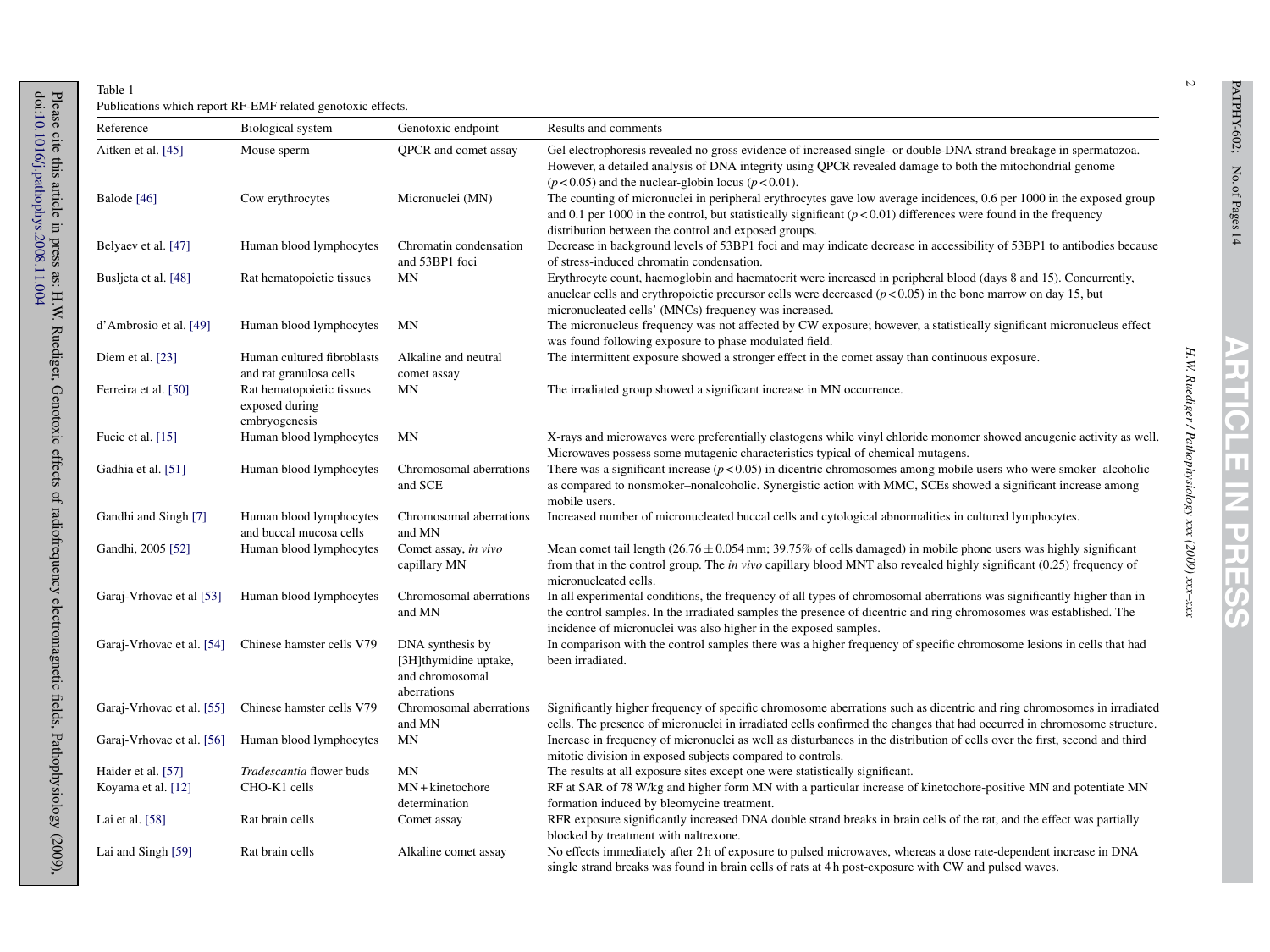H.W. Ruediger / Pathophysiology xxx (2009) xxx-xx

| Lai and Singh [60]                                 | Rat brain cells                                    | Comet assay                                                                                            | Significantly higher levels of DNA single and double strand breaks. Exposure to 'noise' alone did not significantly affect<br>the levels, however, simultaneous 'noise' exposure blocked microwave-induced increases in DNA strand breaks.                                                                                                       |
|----------------------------------------------------|----------------------------------------------------|--------------------------------------------------------------------------------------------------------|--------------------------------------------------------------------------------------------------------------------------------------------------------------------------------------------------------------------------------------------------------------------------------------------------------------------------------------------------|
| Lai and Singh [61]                                 | Rat brain cells                                    | Comet assay                                                                                            | An increase in DNA strand breaks was observed after exposure to either the pulsed or continuous-wave radiation, no<br>significant difference was observed between the effects of the two forms of radiation.                                                                                                                                     |
| Lai and Singh [35]                                 | Rat brain cells                                    | Comet assay                                                                                            | Treatment immediately before and after RFR exposure with either melatonin or N-tert-butyl-alpha-phenylnitrone (PBN)<br>blocks induction of DSB by RFR. It is hypothesized that free radicals are involved in RFR-induced DNA damage in the<br>brain cells of rats.                                                                               |
| Lixia et al. $[62]$                                | Human lens epithelial cells                        | Comet assay and BudR<br>incorporation                                                                  | No DNA breaks at 1 and 2 W/kg but increase 0 and 30 min after exposure to 3 W/kg. Exposure at 2 and 3 W/kg for 2 h<br>significantly increased HsP 70 protein but not mRNA expression.                                                                                                                                                            |
| Maes et al. [63]                                   | Human blood lymphocytes                            | Chromosome aberrations                                                                                 | Some cytogenetic damage was obtained in vitro when blood samples were very close to the antenna. The questionable in<br><i>vivo</i> results (six maintenance workers) are not considered here.                                                                                                                                                   |
| Maes et al. [64]                                   | Human blood lymphocytes                            | Chromosomal<br>aberrations, SCE, and MN                                                                | Marked increase in the frequency of chromosome aberrations (including dicentric chromosomes and acentric fragments)<br>and 19 micronuclei. On the other hand, the microwave exposure did not influence the cell kinetics nor the<br>sister-chromatid-exchange (SCE) frequency.                                                                   |
| Markova et al. [65]                                | Human blood lymphocytes                            | p53 binding protein and<br>$\gamma$ H2AX foci                                                          | MWs from GSM mobile telephones affect chromatin conformation and 53BP1/gamma-H2AX foci similar to heat shock.                                                                                                                                                                                                                                    |
| Mashevich et al. [66]<br>Mazor et al. [9]          | Human blood lymphocytes<br>Human blood lymphocytes | Chromosomal aberrations<br>Aneuploidy rate of Chr. #<br>1, 10, 11, 17 determined<br>by interphase FISH | A linear increase in chromosome 17 aneuploidy was observed as a function of the SAR value.<br>Increased levels of aneuploidy in chromosomes 1 and 10 at higher SAR, while for chromosomes 11 and 17 the increases<br>were observed only for the lower SAR.                                                                                       |
| Nikolova et al. [67]                               | Mouse nestin-positive<br>neural progenitor cells   | Transcript of specific<br>genes and proteins,<br>proliferation, apoptosis,<br><b>DNA DSB</b>           | Down-regulation of neural-specific Nurr1and up-regulation of bax and GADD45 mRNA levels. Short-term RF-EMF<br>exposure for 6 h, but not for 48 h, resulted in a low and transient increase of DNA double strand breaks.                                                                                                                          |
| Paulraj and Behari [68]<br>Pavicic and Trosic [13] | Rat brain cells<br>V79 cells                       | Comet assay<br>Alteration of microtubule<br>proteins                                                   | Statistically significant ( $p < 0.001$ ) increase in DNA single strand breaks in brain cells of rat.<br>The microtubule structure altered after 3 h of irritation.                                                                                                                                                                              |
| Phillips et al. [69]                               | Molt-4 T-lymphoblastoid<br>cells                   | Comet assay                                                                                            | DNA damage decreased by (1) exposure to the iDEN signal (2.4 $\mu$ W/g for 2 h or 21 h), (2) exposure to the TDMA signal<br>$(2.6 \,\mu\text{W/g}$ for 2 h and 21 h), (3) exposure to the TDMA signal $(26 \,\mu\text{W/g}$ for 2 h), exposure to the iDEN signal $(24 \,\mu\text{W/g})$<br>for 2h) and 21 h significantly increased DNA damage. |
| Sarimov et al. [70]                                | Human blood lymphocytes                            | Chromatin condensation<br>by anomalous viscosity                                                       | Analysis of pooled data from all donors showed statistically significant effect of 1-h exposure to MW. Effects differ at<br>various GSM frequencies and vary between donors.                                                                                                                                                                     |
| Sarkar et al. [71]                                 | Mouse test is and brain cells                      | Restriction pattern after<br>Hinfl treatment                                                           | As compared to control animals, band patterns in exposed animals were found to be distinctly altered in the range of<br>7–8 kb which was also substantiated by densite metric analysis.                                                                                                                                                          |
| Schwarz et al. [33]                                | Human cultured fibroblasts<br>and lymphocytes      | Alkaline comet assay and<br>MN                                                                         | UMTS exposure increased the CTF and induced centromere-negative micronuclei in human cultured fibroblasts in a<br>dose- and time-dependent way. No UMTS effect was obtained with lymphocytes, either unstimulated or stimulated with<br>phytohemagglutinin.                                                                                      |
| Sykes et al. [22]                                  | pKZ1 mice                                          | lacZ transgene inversion                                                                               | No difference between the control and treated groups in the 1- and 5-day exposure groups, but a reduction in inversions<br>below the spontaneous frequency in the 25-day exposure group. This suggests that RF radiation can lead to a<br>perturbation in recombination frequency.                                                               |
| Tice et al. [72]                                   | Human blood lymphocytes                            | Alkaline comet assay and<br>MN                                                                         | Exposure for either 3 or 24 h with the unmodulated signal did not induce a significant increase in DNA DSB or MN in<br>lymphocytes. However, with the modulated signal there was a significant and reproducible increase in the frequency of<br>micronucleated lymphocytes.                                                                      |
| Tkalec et al. [14]                                 | Allium cepa seeds                                  | Germination, mitotic<br>index, mitotic<br>abnormalities                                                | Increased mitotic aberrations in root meristematic cells of A. cepa. Effects were markedly dependent on the field<br>frequencies applied as well as on field strength and modulation. Findings also indicate that mitotic effects of RF-EMF<br>could be due to impairment of the mitotic spindle.                                                |
| Trosic et al. [73]                                 | Rat hematopoietic tissues                          | MN and polychromatic<br>erythrocytes (PCEs)                                                            | The incidence of micronuclei/1000 PCEs in peripheral blood was significantly increased ( $p < 0.05$ ) in the subgroup<br>exposed to fro/MW radiation after eight irradiation treatments of 2 h each in comparison with the sham-exposed control<br>group.                                                                                        |

Please cite this article in press as: H.W. Ruediger, Genotoxic effects of radiofrequency electromagnetic fields, Pathophysiology (2009), doi:10.1016/j.pathophys.2008.11.004<br>doi:10.1016/j.pathophys.2008.11.004 Please cite this article in press as: H.W. Ruediger, Genotoxic effects of radiofrequency electromagnetic fields, Pathophysiology (2009),

[10.1016/j.pathophys.2008.11.004](dx.doi.org/10.1016/j.pathophys.2008.11.004)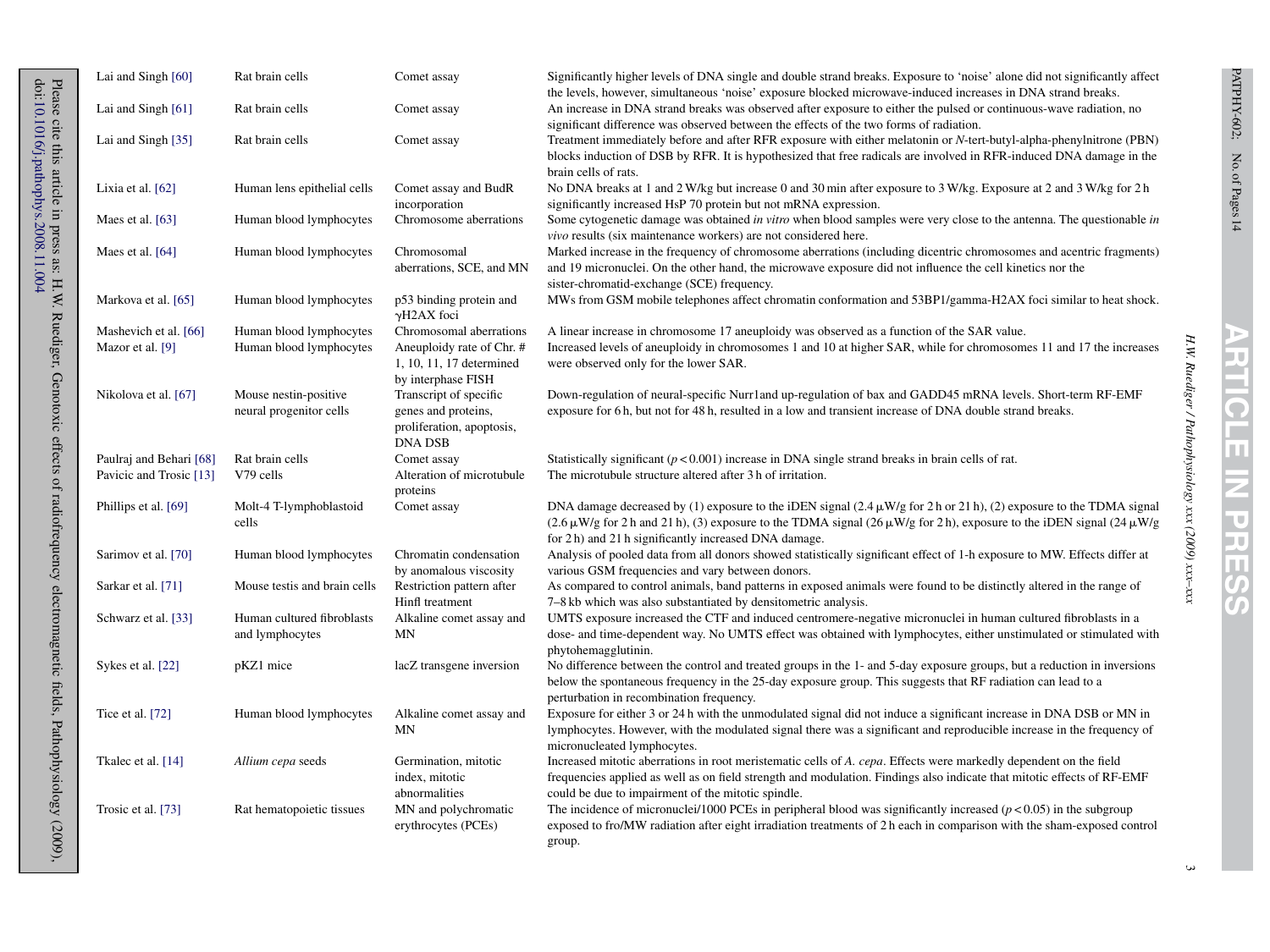4

*H.W. Ruediger / Pathophysiology xxx (2009) xxx–xxx*

H.W. Ruediger / Pathophysiology xxx (2009) xxx-xxx

## Table 1 (*Continued* )

| Reference                  | Biological system                                                 | Genotoxic endpoint                                     | Results and comments                                                                                                                                                                                                                                                                                                                 |
|----------------------------|-------------------------------------------------------------------|--------------------------------------------------------|--------------------------------------------------------------------------------------------------------------------------------------------------------------------------------------------------------------------------------------------------------------------------------------------------------------------------------------|
| Trosic et al. [74]         | Rat hematopoietic tissues                                         | MN and polychromatic<br>erythrocytes                   | In polychromatic erythrocytes significant differences $(p < 0.05)$ for experimental days 8 and 15. The frequency of<br>micronucleated PCEs was also significantly increased on experimental day 15 ( $p < 0.05$ ).                                                                                                                   |
| Trosic and Buslieta [75]   | Rat hematopoietic tissues<br>and peripheral blood                 | MN and polychromatic<br>erythrocytes                   | BMPCEs were increased on days 8 and 15, and PBPCEs were elevated on days 2 and 8 ( $p < 0.05$ ).                                                                                                                                                                                                                                     |
| Vijayalaxmi et al. [76]    | C3H/HeJ cancer prone<br>mice, peripheral blood and<br>bone marrow | MN                                                     | No observed RF effects. A correction was published, stating that there was actually a significant MN increase in<br>peripheral blood and bone marrow cells after chronic exposure to RF [Vijayalaxmi, M.R. Frei, S.J. Dusch, V. Guel, M.L.<br>Meltz, J.R. Jauchem, Radiat. Res. 149 (3) (1998) 308].                                 |
| Wu et al. [39]             | Human epithelial lens cells                                       | Comet assay and<br>intracellular ROS                   | RF at 4 W/kg for 24 h significantly increased intracellular ROS and DNA damage. Both can be blocked completely by<br>electromagnetic noise.                                                                                                                                                                                          |
| Yadav and Sharma [8]       | Exfoliated buccal cells                                           | MN in buccal cells                                     | In exposed subjects $9.84 \pm 0.745$ micronucleated cells and $10.72 \pm 0.889$ total micronuclei (TMN) as compared to zero<br>duration of exposure along with average $3.75 \pm 0.774$ MNC and $4.00 \pm 0.808$ TMN in controls. Correlation between<br>0-1, 1-2, 2-3 and 3-4 years of exposure and the frequency of MNC and TMN.   |
| Yao et al. $[40]$          | Human lens epithelial cells                                       | Alkaline comet assay,<br>gamma-H2AX foci, ROS<br>level | SAR of 3 and 4 W/kg induced significant DNA damage in the comet assay, while no statistical difference in double strand<br>breaks was found by $\gamma$ H2AX foci. Electromagnetic noise could block RF-induced ROS formation and DNA damage.                                                                                        |
| Yao et al. [41]            | Human lens epithelial cells                                       | Alkaline comet assay,<br>$\gamma$ H2AX foci, ROS level | DNA damage was significantly increased by comet assay at 3 and 4 W/kg, whereas double strand breaks by $\gamma$ H2AX foci<br>were significantly increased only at 4 W/kg. Significantly increased ROS levels were detected in the 3 and 4 W/kg<br>groups.                                                                            |
| Zhang et al. [77]          | Chinese hamster lung cells<br>(CHL)                               | $\gamma$ H2AX foci                                     | Increased percentage of $\gamma$ H2AX foci positive cell of 1800 MHz RF EMF exposure for 24 h (37.9 $\pm$ 8.6%) or<br>2-acetylaminofluorene exposure (50.9 $\pm$ 9.4%). However, there was no significant difference between the<br>sham-exposure and RF EMF exposure for 1 h $(31.8 \pm 8.7\%)$ .                                   |
| Zotti-Martelli et al. [78] | Human blood lymphocytes                                           | <b>MN</b>                                              | Both spontaneous and induced MN frequencies varied in a highly significant way among donors ( $p < 0.009$ ) and<br>between experiments ( $p < 0.002$ ), and a statistically significant increase of MN, although rather low, was observed<br>dependent on exposure time ( $p = 0.0004$ ) and applied power density ( $p = 0.0166$ ). |
| Zotti-Martelli et al. [79] | Human blood lymphocytes                                           | <b>MN</b>                                              | The results showed for both radiation frequencies an induction of micronuclei as compared to the control cultures at a<br>power density of 30 mW/cm <sup>2</sup> and after an exposure of 30 and 60 min.                                                                                                                             |

Abbreviations: Mitomycin C (MMC), bleomycin (BLM), methylmethansulfonate (MMS), 4-nitroquinoline-1-oxide (4-NQ1O), ethylmethansulfonate (EMS), chromosomal aberration analysis (CA), micronucleus assay (MN), reactive oxygen species (ROS), and fluorescence *in vitro* hybridization (FISH).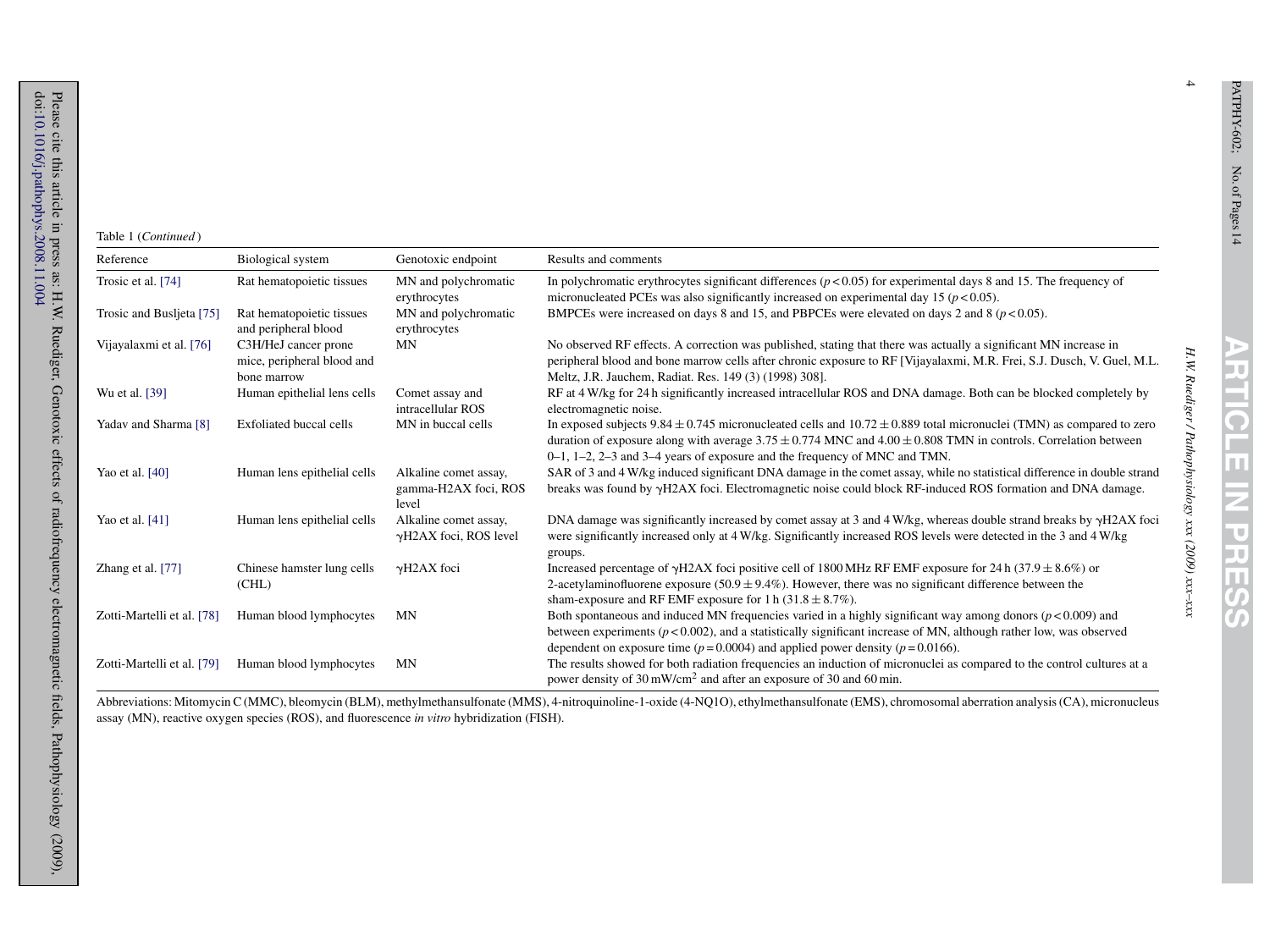H. W. Ruediger / Pathophysiology xxx (2009) xxx-xxx

### <span id="page-4-0"></span>Table 2 Publications which do not repor<sup>t</sup> RF-EMF related genotoxic effects.

| Reference               | Biological system               | Genotoxic endpoint                   | Results and comments                                                                                                                                                                                                                                                                    |
|-------------------------|---------------------------------|--------------------------------------|-----------------------------------------------------------------------------------------------------------------------------------------------------------------------------------------------------------------------------------------------------------------------------------------|
| Antonopouloset al. [80] | Human blood lymphocytes         | <b>SCE</b>                           | No increase in SCE or cell cycle progression found.                                                                                                                                                                                                                                     |
| Belyaev et al. [81]     | Rat brain, spleen, and thymus   | Comet assay                          | GSM MWs at 915 MHz did not induce PFGE-detectable DNA double stranded breaks or changes                                                                                                                                                                                                 |
| Bisht et al. [82]       | Mouse C3H 10T cells             | MN                                   | in chromatin conformation, but affected expression of genes in rat brain cells.<br>CDMA (3.2 or 4.8 W/kg) or FDMA (3.2 or 5.1 W/kg) RF-EMF radiation for 3, 8, 16 or 24 h did<br>not result in a significant increase either in the percentage of binucleated cells with micronuclei or |
|                         |                                 |                                      | in the number of micronuclei per 100 binucleated cells.                                                                                                                                                                                                                                 |
| Chang et al. [83]       | Escherichia coli tester strain  | Bacterial mutagenicity (Ames test)   | No mutagenic or co-mutagenic effect with 4-NQ10.                                                                                                                                                                                                                                        |
| Ciaravino et al. [84]   | CHO cells                       | SCE                                  | Radiofrequency electromagnetic radiation (RF-EMF) did not change the number of SCEs that<br>were induced by adriamycin.                                                                                                                                                                 |
| Garson et al. [85]      | Human blood lymphocytes         | CA                                   | No RF-EMF effect observed.                                                                                                                                                                                                                                                              |
| Gorlitz et al. [86]     | B6C3F1 mice lymphocytes,        | MN                                   | No visible effect.                                                                                                                                                                                                                                                                      |
|                         | erythrocytes, and keratinocytes |                                      |                                                                                                                                                                                                                                                                                         |
| Gos et al. [87]         | Saccharomyces cerevisiae        | <b>Mutation</b> rates                | No effects in fluctuation tests on forward mutation rates at CAN1, on the frequency of petite                                                                                                                                                                                           |
|                         |                                 |                                      | formation, on rates of intra-chromosomal deletion formation, or on rates of intra-genic                                                                                                                                                                                                 |
|                         |                                 |                                      | recombination in the absence or presence of MMS.                                                                                                                                                                                                                                        |
| Hook et al. [88]        | Molt-4 T lymphoblastoid cells   | Comet assay                          | No RF-EMF effects observed.                                                                                                                                                                                                                                                             |
| Juutilainen et al. [89] | Female CBA/S mice and K2        | MN in erythrocytes                   | No effect on MN frequency.                                                                                                                                                                                                                                                              |
|                         | female transgenic mice          |                                      |                                                                                                                                                                                                                                                                                         |
| Kerbacher et al. [90]   | CHO cells                       | <b>CA</b>                            | No alteration was observed in the extent of chromosome aberrations induced by either                                                                                                                                                                                                    |
|                         |                                 |                                      | simultaneous fro radiation exposure or convection heating to equivalent temperatures.                                                                                                                                                                                                   |
| Komatsubara et al. [91] | Mouse m5S cells                 | CA                                   | No effect on CA; temperature increase up to $41^{\circ}$ C at $100$ W/kg.                                                                                                                                                                                                               |
| Koyama et al. [92]      | CHO cells                       | MN                                   | No MN increase in cells exposed to HFEMF at a SAR of lower than 50 W/kg, while those at                                                                                                                                                                                                 |
|                         |                                 |                                      | SARs of 100 and 200 W/kg were significantly higher when compared with the sham-exposed                                                                                                                                                                                                  |
|                         |                                 |                                      | controls (temperature effect).                                                                                                                                                                                                                                                          |
| Lagroye et al. [93]     | Rat brain cells                 | Alkaline comet assay                 | No observed effect.                                                                                                                                                                                                                                                                     |
| Lagroye et al. [94]     | C3H 10T1/2 cells                | Comet assay, DNA-protein crosslinks  | No observed effect.                                                                                                                                                                                                                                                                     |
| Li et al. [95]          | Murine C3H 10T cells            | Comet assay                          | No observed effect.                                                                                                                                                                                                                                                                     |
| Maes et al. [96]        | Human blood lymphocytes         | CA, SCE                              | Combined exposure of RF-EMF and to MMC and X-rays. Overall, no indication was found of a<br>mutagenic, and/or co-mutagenic/synergistic effect.                                                                                                                                          |
| Maes et al. [97]        | Human blood lymphocytes         | CA, SCE                              | Combined treatments with X-rays or MMC did not provide any indication of a synergistic action                                                                                                                                                                                           |
|                         |                                 |                                      | between the RF-EMF fields and X-rays or MMC.                                                                                                                                                                                                                                            |
| Maes et al. [98]        | Human blood lymphocytes         | CA, SCE, Comet assay                 | The alkaline comet assay, SCE, and CA tests revealed no evidence of RF-EMF-induced genetic                                                                                                                                                                                              |
|                         |                                 |                                      | effects. No cooperative action was found between the electromagnetic field exposure and MMC                                                                                                                                                                                             |
|                         |                                 |                                      | using either the comet assay or SCE test.                                                                                                                                                                                                                                               |
| Malyapa et al. [99]     | Rat brain cells                 | Comet assay                          | No significant differences observed.                                                                                                                                                                                                                                                    |
| Malyapa et al. [100]    | U87MG and C3H 10T1/2 cells      | Comet assay                          | No significant differences observed.                                                                                                                                                                                                                                                    |
| Malyapa et al. [101]    | U87MG and C3H 10T1/2 cells      | Comet assay                          | No significant differences observed.                                                                                                                                                                                                                                                    |
| McNamee et al. [102]    | Human blood lymphocytes         | Comet assay and MN                   | No significant differences observed.                                                                                                                                                                                                                                                    |
| McNamee et al. [103]    | Human blood lymphocytes         | Comet assay and MN                   | No significant differences observed.                                                                                                                                                                                                                                                    |
| McNamee et al. [104]    | Human blood lymphocytes         | Comet assay                          | No significant differences observed.                                                                                                                                                                                                                                                    |
| Meltz et al. $[105]$    | L5178Y mouse leukemic cells     | Mutation in TK locus                 | No effect of RF-EMF alone or in the induced mutant frequency due to the simultaneous exposure                                                                                                                                                                                           |
|                         |                                 |                                      | to RF-EMF and proclaim, as compared with the proflavin exposures alone.                                                                                                                                                                                                                 |
| Ono et al. [106]        | lacZ-transgenic mice            | Mutations at the lac gene in spleen, | Mutation frequencies at the lacZ gene in spleen, liver, brain, and test is were similar to those                                                                                                                                                                                        |
|                         |                                 | liver, brain and testis              | observed in non-exposed mice.                                                                                                                                                                                                                                                           |

 $\sigma$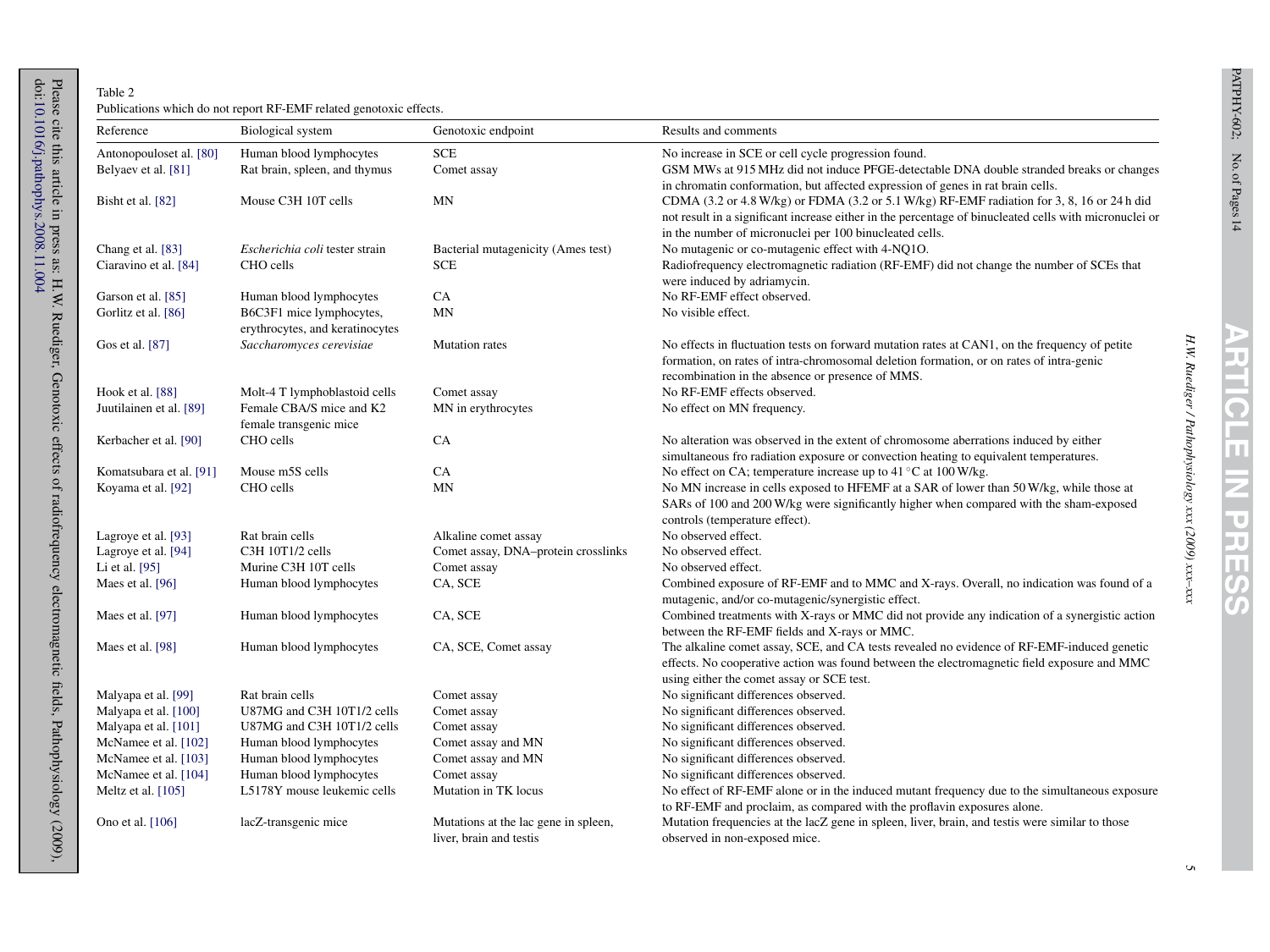$\circ$ 

*H.W. Ruediger / Pathophysiology xxx (2009) xxx–xxx*

H.W. Ruediger / Pathophysiology xxx (2009) xxx-xxx

## Table 2 (*Continued* )

| Reference                | Biological system                                           | Genotoxic endpoint                | Results and comments                                                                                                                                                                                                       |
|--------------------------|-------------------------------------------------------------|-----------------------------------|----------------------------------------------------------------------------------------------------------------------------------------------------------------------------------------------------------------------------|
| Roti Roti et al. [107]   | C3H 10T1/2 cells                                            | Transformed foci                  | No statistically significant differences observed.                                                                                                                                                                         |
| Sakuma et al. [108]      | Human glioblastoma A172 cells<br>and fetal lung fibroblasts | DNA strand breaks (comet assay?)  | No statistically significant differences.                                                                                                                                                                                  |
| Scarfi et al. $[109]$    | Human blood lymphocytes                                     | MN                                | No statistically significant differences observed.                                                                                                                                                                         |
| Speit et al. [24]        | Human cultured fibroblasts                                  | Comet assay and MN                | No statistically significant differences observed.                                                                                                                                                                         |
| Stronati et al. [110]    | Human blood lymphocytes                                     | Comet assay, CA, SCE, MN          | By comparison with appropriate sham-exposed and control samples, no effect of RF-EMF alone<br>could be found for any of the assay endpoints. In addition RF-EMF did not modify any measured<br>effects of the X-radiation. |
| Takahashi et al. [111]   | Big Blue mice brain tissues                                 | lacZ transgene inversion          | No statistically significant differences observed.                                                                                                                                                                         |
| Verschaeve et al. [112]  | Rat brain and liver tissues,<br>erythrocytes                | MN (erythrocytes) and comet assay | No genotoxic effect of RF-EMF alone. Co-exposures to MX and RF-EMF radiation did not<br>significantly increase the response of blood, liver and brain cells compared to MX exposure only.                                  |
| Vijayalaxmi et al. [113] | Human blood lymphocytes                                     | CA and MN                         | No observed RF-EMF effects.                                                                                                                                                                                                |
| Vijayalaxmi et al. [114] | Human blood lymphocytes                                     | CA and MN                         | No observed RF-EMF effects.                                                                                                                                                                                                |
| Vijayalaxmi et al. [115] | Human blood lymphocytes                                     | Comet assay                       | No observed RF-EMF effects.                                                                                                                                                                                                |
| Vijayalaxmi et al. [116] | Human blood lymphocytes                                     | CA, MN                            | No observed RF-EMF effects.                                                                                                                                                                                                |
| Vijayalaxmi et al. [117] | Rat hematopoietic tissues and<br>erythrocytes               | MN                                | No observed RF-EMF effects.                                                                                                                                                                                                |
| Vijayalaxmi et al. [118] | Rat whole body and head only<br>exposures. BM erythrocytes  | MN                                | No observed RF-EMF effects.                                                                                                                                                                                                |
| Vijayalaxmi et al. [119] | CF-1 male mice, peripheral<br>blood and bone marrow         | MN                                | No observed RF-EMF effects.                                                                                                                                                                                                |
| Zeni et al. $[120]$      | Human blood lymphocytes                                     | Comet assay, CA, SCE              | No observed RF-EMF effects.                                                                                                                                                                                                |
| Zeni et al. $[121]$      | Human blood lymphocytes                                     | MN                                | No observed RF-EMF effects.                                                                                                                                                                                                |

Abbreviations: Chromosomal aberration analysis (CA), methotrexat (MX), mitomycin C (MMC), 4-nitroqinoline-1-oxide (4-NQ1O), methylmethansulfonate (MMS), code division multiple access (CDMA), frequency division multiple access (FDMA), and time division multiple access (TDMA).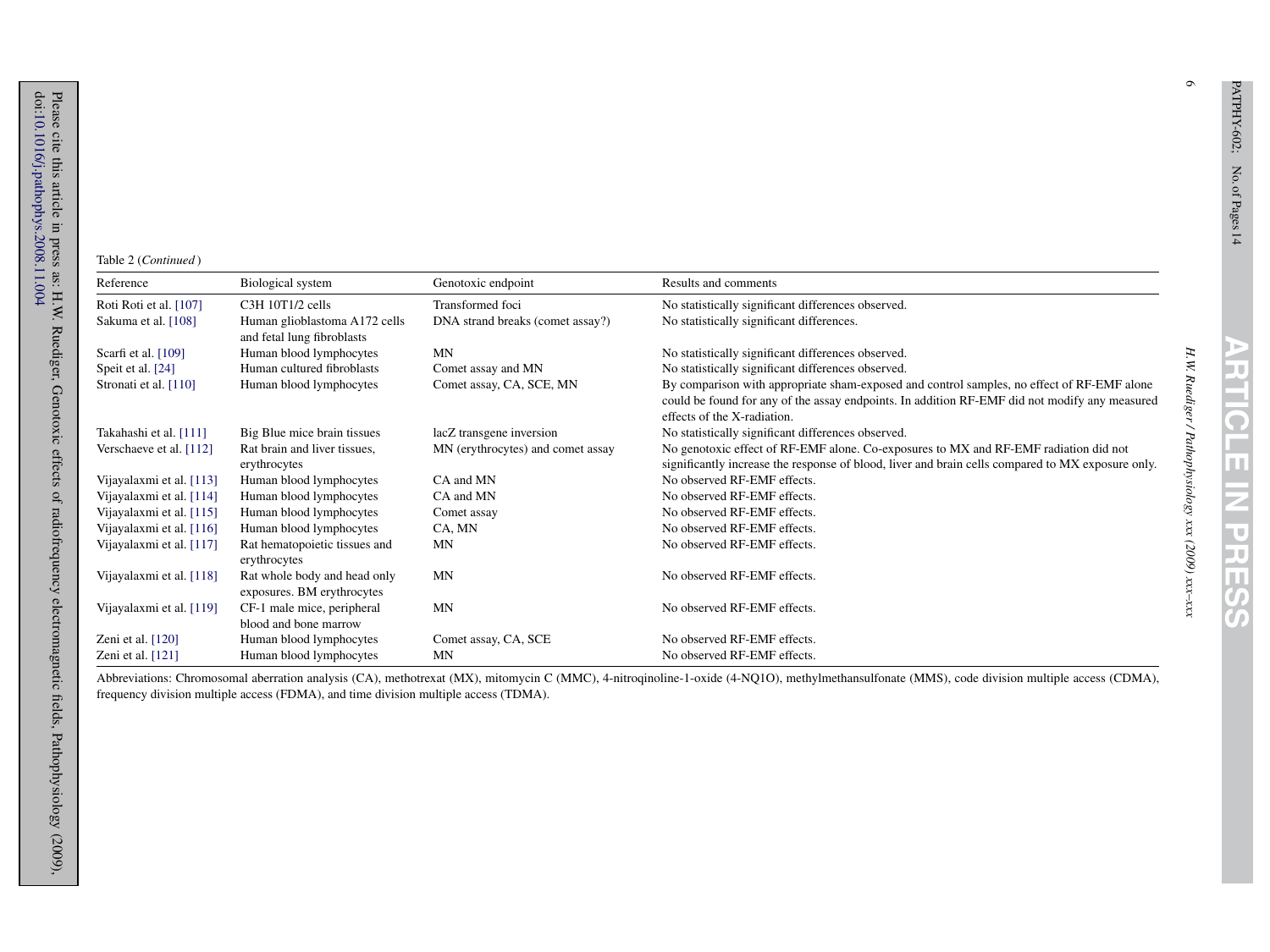H.W. Ruediger / Pathophysiology xxx (2009) xxx-xxx

| Table 3                                                                                       |  |
|-----------------------------------------------------------------------------------------------|--|
| Publications which report synergistic RF-EMF effects in combination with other genotoxicants. |  |

<span id="page-6-0"></span>Please cite this article in press as: H.W. Ruediger, Genotoxic effects of radiofrequency electromagnetic fields, Pathophysiology (2009), doi:10.1016/j.pathophys.2008.11.004<br>doi:10.1016/j.pathophys.2008.11.004 Please cite this article in press as: H.W. Ruediger, Genotoxic effects of radiofrequency electromagnetic fields, Pathophysiology (2009),

[10.1016/j.pathophys.2008.11.004](dx.doi.org/10.1016/j.pathophys.2008.11.004)

| Reference            | Genotoxic agents                        | Biological system                                                    | Genotoxic endpoint                      | Results and comments                                                                                                                                                                                                                       |
|----------------------|-----------------------------------------|----------------------------------------------------------------------|-----------------------------------------|--------------------------------------------------------------------------------------------------------------------------------------------------------------------------------------------------------------------------------------------|
| Baohong et al. [122] | MMC, BLM, MMS, 4-NQ1O                   | Human blood lymphocytes                                              | Alkaline comet assay                    | 1.8 GHz RFR (SAR, 3 W/kg) for 2 h did not induce DSB, but could enhance<br>the human lymphocyte DNA damage effects induced by MMC and 4-NQ10.<br>The synergistic DNA damage effects with BLM or MMS were not obvious.                      |
| Baohong et al. [123] | 254 nm UVC                              | Human blood lymphocytes                                              | Alkaline comet assay                    | RF exposure for 1.5 and 4 h did not enhance significantly human lymphocyte<br>DNA damage, but could reduce and increase DNA damage of human<br>lymphocytes induced by UVC at 1.5 and 4 h incubation respectively.                          |
| Kim et al. $[124]$   | Cyclophosphamide, 4-NQ1O,<br><b>EMS</b> | L5178Y mouse lymphoma<br>cells (comet assay) and CHL<br>cells $(CA)$ | Alkaline comet assay and CA             | No direct cytogenetic effect of RF alone or in combination with<br>cyclophosphamide or 4-NQ1O was found in the CA test and in the comet<br>assay. However, RF had a potentiating effect in combination with<br>cyclophosphamide or 4-NQ1O. |
| Maes et al. $[125]$  | MMC                                     | Human blood lymphocytes                                              | <b>SCE</b>                              | Synergistic effect was observed with MMC.                                                                                                                                                                                                  |
| Maes et al. $[126]$  | MMC                                     | Human blood lymphocytes                                              | CA, SCE, comet assay                    | The combined exposure of the cells to the radiofrequency fields followed by<br>their cultivation in the presence of mitomycin C revealed a very weak effect<br>when compared to cells exposed to mitomycin C alone.                        |
| Manti et al. $[11]$  | Previous 4 Gy X-ray radiation           | Human blood lymphocytes                                              | Chromosome aberration by<br><b>FISH</b> | No significant variations due to the UMTS exposure in the fraction of aberrant<br>cells, but frequency of exchanges per cell in X-ray irradiated cells was<br>significantly increased by UMTS at 2 W/kg.                                   |
| Wang et al. [127]    | 254 nm UVC                              | Human blood lymphocytes                                              | Comet assay                             | RF did not induce DNA damage but reduced or enhanced DNA damage by<br>UVC at 1.5 or 4.0 h respectively.                                                                                                                                    |
| Wang et al. [128]    | MMC, BLM, MMS, 4-NQ1O                   | Human blood lymphocytes                                              | Comet assay                             | RF did not induce DNA damage but enhanced DNA damage induced by MMC<br>and 4-NQ10.                                                                                                                                                         |
| Zhang et al. [129]   | MMC                                     | Human blood lymphocytes                                              | Comet assay, micronucleus<br>assay      | No RF-induced DNA and chromosome damage, but increased MMC DNA<br>damage by RF in comet assay.                                                                                                                                             |

Abbreviations: Mitomycin C (MMC), bleomycin (BLM), methylmethansulfonate (MMS), 4-nitroquinoline-1-oxide (4-NQ1O), ethylmethansulfonate (EMS), chromosomal aberration analysis (CA), fluorescence *in vitro* hybridization (FISH).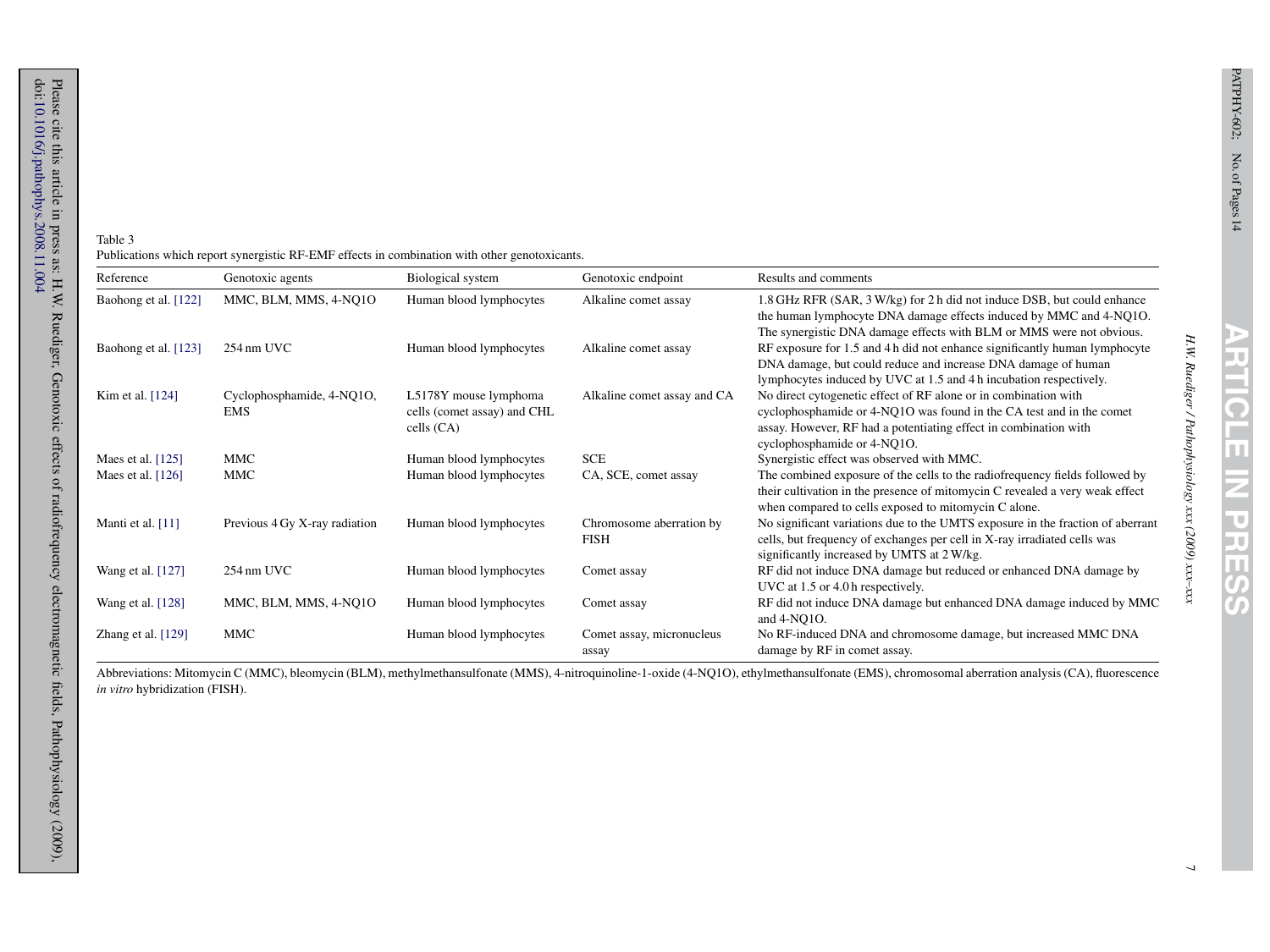fragments of chromosomes or from lagged chromosomes secondary to mitotic non-disjunction, the latter being detected by indirect immunofluorescence using kinetochore antibodies. Kinetochore-positive MN arise by epigenetic mechanisms (disturbances of the spindle apparatus). Kinetochore-negative MN arise from acentric chromosomal fragments. This is an important distinction, but has been performed in a few RF-EMF studies only, of which only one [\[12\]](#page-9-0) reports an increase of kinetochore-positive MN albeit after a high  $SAR \geq 78$  W/kg. Two studies describe RF-EMF-induced disturbances of the spindle apparatus[\[13,14\], a](#page-9-0)nd one reports an aneugenic RF-EMF effect on the basis of the size distribution of MN [\[15\].](#page-9-0) Of a total of 39 studies using the micronucleus assay 22 are MN-positive, and 17 MN-negative.

SCEs are analysed in metaphase chromosomes after two rounds of replication in the presence of 5-bromodeoxyuridine (BUDR). SCEs, which are induced during the S-phase of the cell cycle, represent an exchange between homologous chromatids, an event which by itself is genetically neutral. Nevertheless it is considered to reflect a recombinational repair of DNA double strand breaks (DSB), and may therefore serve as an indicator of genotoxic stress. Of 10 studies using SCE a GT(+) effect was reported in one only, 8 were negative, and one study reports RF-induced enhancement of genotoxicity by mitomycin C.

#### **3. DNA fragmentation**

The comet assay, also known as a "Single Cell Gel electrophoresis assay" (SCG), and the detection of gamma-H2AX foci are the most frequently used techniques to study RF-EMF-induced DNA strand breaks. The comet assay uses interphase nuclear DNA, which is unwinded under alkaline conditions and subsequently subjected to an electric field. Here DNA fragments migrate towards the anode, thereby forming a comet-like tail [\[16,17\].](#page-9-0) The alkaline comet assay detects DNA single strand as well as double strand breaks, but is not applicable in the presence of DNA crosslinking agents [\[18\].](#page-9-0) These breaks may occur not only by toxic influences but also by transcriptional and repair processes and by alkali-sensitive sites. Therefore this frequently used and very sensitive assay has a poor specificity. Of 41 studies using the comet assay 15 report comet-positive and 19 comet-negative results after RF-EMF exposure. RF-EMF enhancement of comet assay effects caused by other genotoxic agents is described in 7 studies.

Out of a multitude of DNA damage checkpoint proteins two have been used to detect DBS: H2AX, a member of the nuclear histone family [\[19\], a](#page-9-0)nd P53 binding protein (53BP1). Both are rapidly phosphorylated only minutes after DNA damage and are then gathered in the vicinity of DNA double strand breaks. Here they form foci which can be visualized by indirect immunofluorescence [\[20,21\]. T](#page-9-0)hese foci represent an initial and specific step in the repair process of exogenously induced DNA double strand breaks. It is important to realize, however, that repair processes of DSB are quantified, not DSB themselves. The method has been employed in 4 studies, predominantly using the yH2AX foci test. In all instances GT(+) effects have been detected.

DNA alterations have also been analysed by the anomalous viscosity time dependency test (AVTD, 1 GT(+) study), detecting conformational changes, and by quantitative PCR  $(QPCR, 1 GT(+) study) detecting structural changes in the$ DNA.

### **4. Gene mutations**

In this category 6 studies have been performed using 4 different endpoints: (1) Altered restriction fragments (1  $GT(+)$ ) study), (2) lacZ inversion in transgenic mice. This method has been used in 3 studies which all failed to detect an increased rate of inversions, but one found a reduced rate as compared to unexposed controls [\[22\], w](#page-10-0)hich is interpreted as a RF-EMFinduced reduction of recombination repair.  $(3)$  Mutation at the thymidine kinase (TK) locus (1 negative study). (4) Bacterial his− revertants (Ames test, 1 negative study).

#### **5. Discussion**

The large number of contradictory results among the 101 published studies on a genotoxic action of RF-EMF is tangling. Nevertheless patterns can be perceived. GT(+) as well as GT(−) findings have been reported at a standard absorption ratio (SAR) below 0.05 up to 100 W/kg and an exposure of 15 min and 48 h *in vitro*, and between hours and years *in vivo*. The outcome of studies was nearly independent from RF frequencies between 300 and 7700 MHz and the type of RF signal, either continuous wave (CW) or pulse-modulated (PM). GT(+) was obtained in 15 CW and 26 PM exposures, GT(−) in 14 CW and 27 PM exposures (some studies did not indicate the type of signal used). Contradictory results have been obtained even when two experienced groups performed the same experiments using the same cells and identical exposure conditions [\[23,24\]. T](#page-10-0)his may reflect a general problem of genotoxic studies being dependent on a multitude of factors which are difficult to control [\[25\].](#page-10-0) Some of the studies exploited here have shortcomings with respect to incompletely described or unreliable exposure conditions and/or an inadequate experimental design. Even a considerable publication bias in favour of negative results has been suspected [\(www.microwavenews.com/RR.html,](http://www.microwavenews.com/RR.html) 2006) [\[26\].](#page-10-0)

The proportion of GT(+) effects is much higher *in vivo* (23/40) than i*n vitro* (29/77). (Since some studies have been performed on more than one biological system, the total number of GT(+) and GT(−) effects exceeds the total number of published studies.) Considering all genotoxic endpoints applied, the frequently used parameters chromosome analysis (9/21 GT(+)), comet assay (15/41 GT(+)), and sister-chromatid-exchange  $(1/10 \text{ GT}(+) )$  showed the highest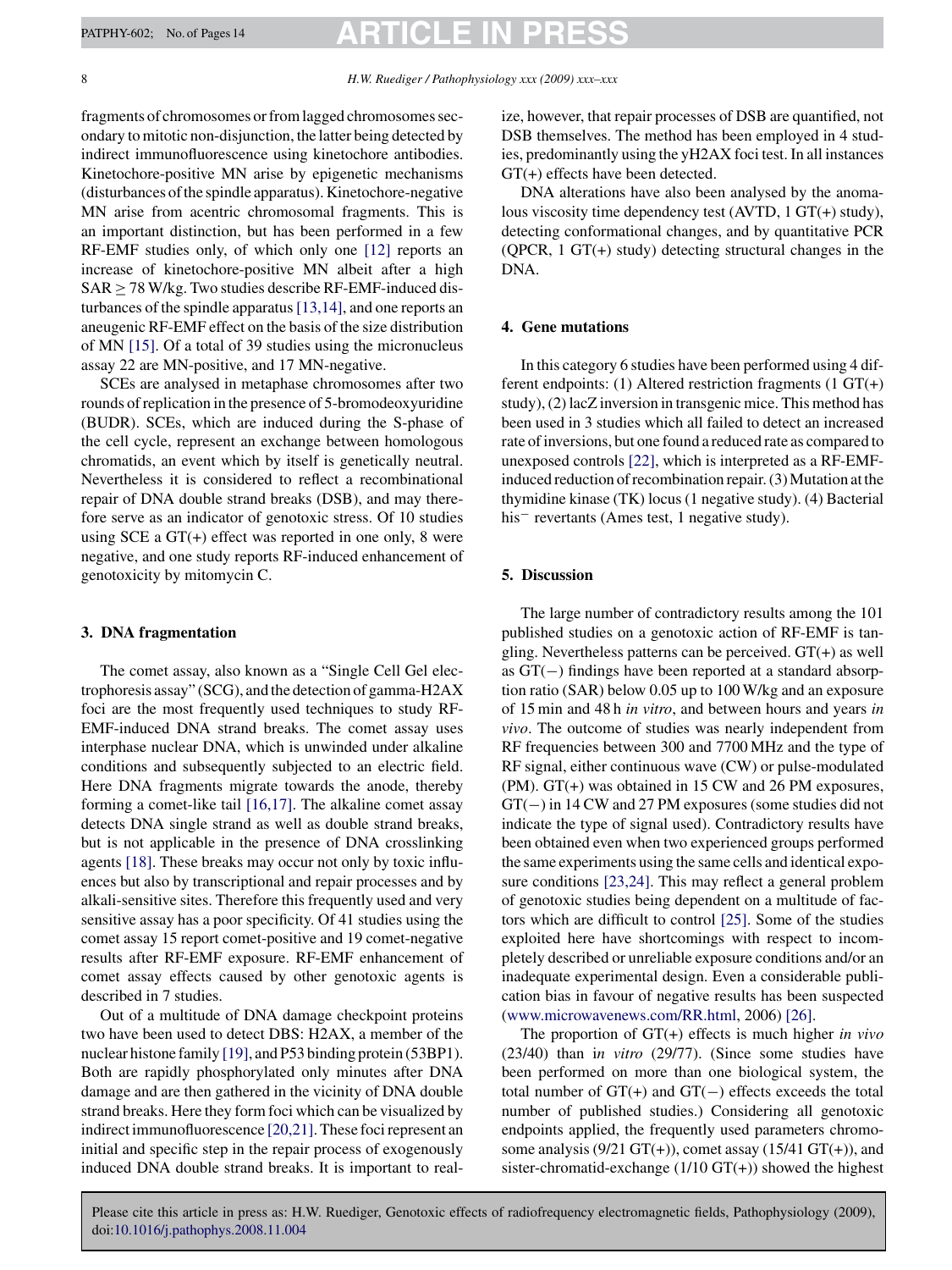proportion of negative results, while the micronucleus assay yielded more positive than negative results  $(22/39 \text{ GT}(+))$ . Since the SCE test which was negative in nearly all cases is known to be rather insensitive to radiomimetic (clastogenic) agents it can be speculated, that a clastogenic mechanism is involved in RF-EMF genotoxic action.

Epigenetic influences may also contribute to genotoxicity as demonstrated by RF-EMF-induced chromosomal nondisjunction and disturbances of the mitotic spindle. This is in agreement with the higher proportion of  $22/39$  GT(+) findings among studies using the micronucleus assay as compared to those using CA, because some of the micronuclei may represent lagged chromosomes. Epigenetic mechanisms may also be effective after a combined exposure to RF-EMF and various physical or chemical mutagens (Table 4). RF-EMF preferentially enhanced the genotoxic effect of 4-NQ1O (4/4), MMC (4/8), UVC (2/2), and cyclophosphamide (2/2). No synergistic effect was obtained using MMS and EMS  $(3/3)$ , BLM  $(2/2)$ , and adriamycine  $(2/2)$ . Only one out of 3 studies reported a synergistic effect with X-rays.

Cells and tissues of different origin exhibit a clearly variable sensitivity for genotoxic RF-EMF effects (Table 4). This has also been observed with extremely low frequency (ELF)- EMF [\[27\]](#page-10-0) and may be dependent on genetic differences [\[28\].](#page-10-0) GT(+) effects of RF-EMF were reported predominantly in the following biological systems: human lens epithelial cells (4/4), human buccal mucosa cells (2/2), rodent brain tissues  $(8/13)$ , and rat hemopoietic tissues  $(5/7)$ . GT(−) results have been obtained with mouse permanent cell lines (7/7) and

#### Table 4

Distribution RF-EMF effects in 101 published studies.

permanent lymphoblastoid cells of various origin (7/7). This is in a striking analogy to RF-EMF-induced reduction of ornithine decarboxylase activity being detected in primary but not in secondary neural cells [\[29\].](#page-10-0)

### **6. Proposed mechanisms of RF-EMF genotoxicity**

Cells are unusually sensitive to electromagnetic fields [\[30\].W](#page-10-0)eak fields may accelerate electron transfer and thereby destabilize the H-bond of cellular macromolecules. This could explain the stimulation of transcription and protein expression, which has been observed after RF-EMF exposure [\[31,32\].](#page-10-0) However, the energy of weak EM fields is not sufficient directly to break a chemical bond in DNA. Therefore it can be concluded, that genotoxic effects are mediated by indirect mechanisms as microthermal processes, generation of oxygen radicals (ROS), or a disturbance of DNA-repair processes.

### *6.1. Thermal effects*

An increase of temperature in the culture medium of RF-EMF exposed cells has been observed at very high SAR levels only  $[12]$ . The vast majority of  $GT(+)$  studies were conducted at SAR < 2.0 not leading to a detectable increase of temperature in the culture medium. Moreover, similar or larger effects have been observed at a  $5'$  on/10' off intermittent exposure [\[23,33\],](#page-10-0) a result that contradicts a

| Biological system                 | RF-EMF effects |                | Synergistic effects |          |
|-----------------------------------|----------------|----------------|---------------------|----------|
|                                   | Positive       | Negative       | Positive            | Negative |
| In vitro (all cells and tissues)  | 29             | 39             | 9                   | 11       |
| Human blood lymphocytes           | 18             | 23             | 8                   | 4        |
| Human lens epithelial cells       | 4              |                |                     |          |
| Human cultured fibroblasts        | $\overline{2}$ | $\mathfrak{2}$ |                     |          |
| Human glioblastoma cells          |                | 3              |                     |          |
| Human lymphoblastoid cells        |                | 2              |                     |          |
| Mouse permanent cell lines        |                | 6              |                     |          |
| Mouse lymphoblastoid cells        |                |                |                     |          |
| Chinese hamster cells (CHO, V79)  | 4              | 2              |                     | 3        |
| E. coli                           |                |                |                     | 2        |
| Yeast                             |                |                |                     |          |
| Rat granulosa cells               |                |                |                     |          |
| In vivo (all species and tissues) | 23             | 17             | $\boldsymbol{0}$    |          |
| Human blood lymphocytes           | 4              | 2              |                     |          |
| Human buccal mucosa cells         | 2              |                |                     |          |
| Mouse sperm                       |                |                |                     |          |
| Mouse brain tissues               | 2              |                |                     |          |
| Mouse polychromatic erythrocytes  |                | 4              |                     |          |
| Rat brain tissues                 | 6              | 4              |                     |          |
| Rat hemopoietic tissues           | 5              | 2              |                     |          |
| Rat spleen, liver                 |                | $\overline{2}$ |                     |          |
| lacZ-transgenic mice              |                | 3              |                     |          |
| Plants                            | 2              |                |                     |          |
| Cattle polychromatic erythrocytes |                |                |                     |          |

Since several published studies have used more than 1 biological system the total of negative and positive effects exceeds the number of 101 publications.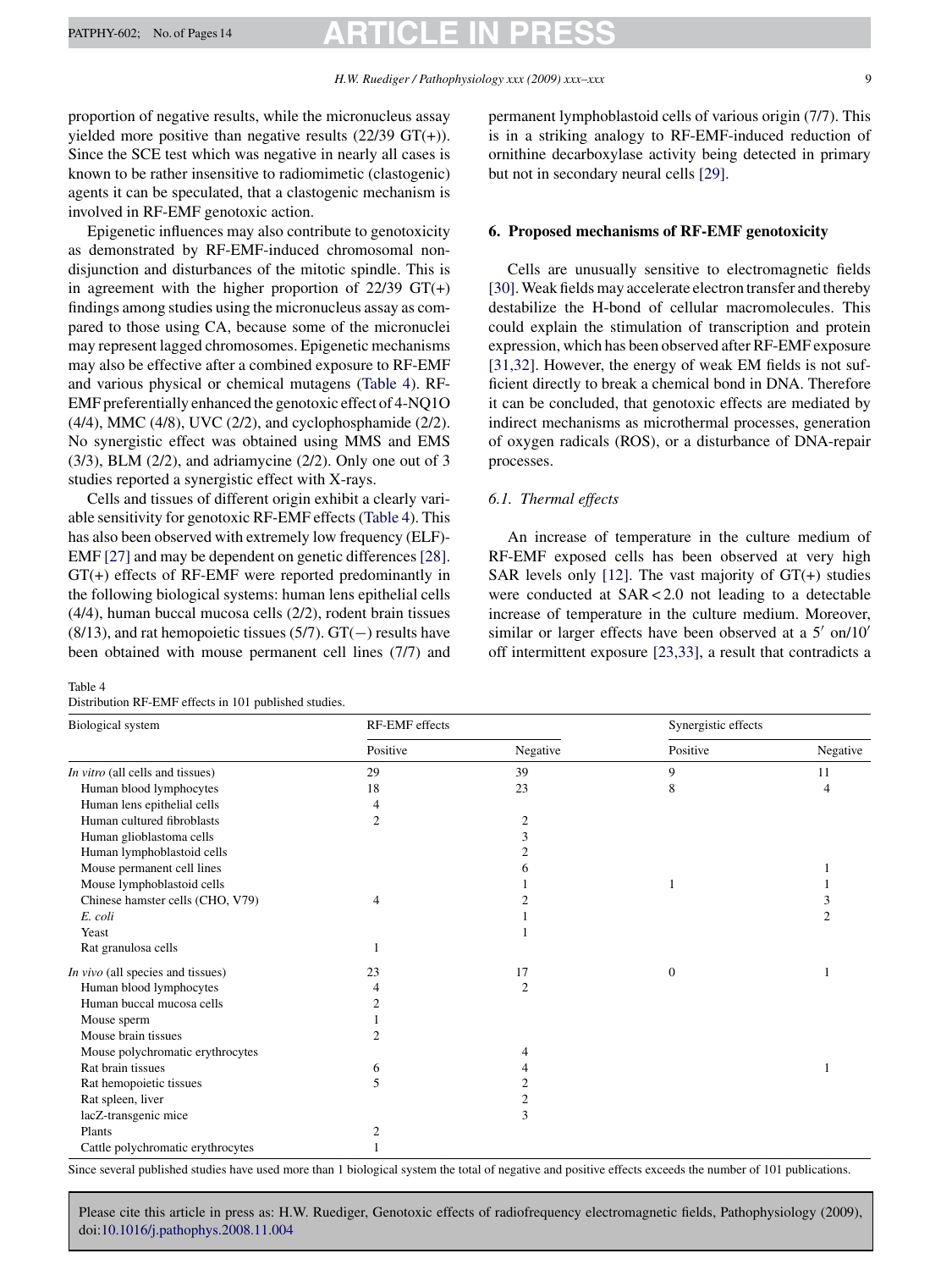# <span id="page-9-0"></span>PATPHY-602; No. of Pages 14 **ARTICLE IN**

10 *H.W. Ruediger / Pathophysiology xxx (2009) xxx–xxx*

simple temperature-based mechanism of the observed genotoxic action. However, experimental results with microwave absorption at colloidal interfaces have demonstrated that the electric absorption of microwaves between 10 and 4000 MHz goes through a maximum with the size of bride droplets >100 and <10,000 nm, and depends on the type of ions and their concentrations[\[34\]. T](#page-10-0)his local absorption of microwaves may therefore lead to a considerable local heating in living cells during low energy microwave exposure.

#### *6.2. Oxygen radicals*

There is evidence that RF-EMF may stimulate the formation of reactive oxygen species in exposed cells *in vivo* [\[35–37\]](#page-10-0) and *in vitro* [\[38–41\]. F](#page-10-0)ree oxygen radicals may form base adducts in DNA, the most important lesion being 8- OHdG, and oxidize also other cellular components, such as lipids leaving behind reactive species, that in turn can couple to DNA bases [\[42\].](#page-10-0) The first step in the generation of ROS by microwaves is mediated in the plasma membrane by NADH oxidase [\[43\].](#page-10-0) Subsequently ROS activates matrix metalloproteases (MMP), thereby initiating intracellular signalling cascades. It is interesting to note that these processes start within 5 min of radiation and at a very low field intensity of 0.005 W/cm2. Moreover, higher effects have been obtained by intermittent radiation, when cells were left unirradiated for 10 min. This is in agreement with *in vitro* genotoxicity studies using the comet assay [\[23,33\].](#page-10-0)

### *6.3. Alteration of DNA-repair processes*

A considerable proportion of studies have investigated the consequences of a combined exposure to RF-EMF and various chemical or physical mutagens. 8/12 studies using human blood lymphocytes have demonstrated that RF-EMF enhanced the genotoxic action of other agents, preferentially of UV, MMC, or 4-NQ1O (an UV-mimetic agent). Since in all these experiments microwave exposure failed to induce detectable genotoxic effect by itself, an interference with DNA-repair mechanisms has been postulated, however, there is no direct experimental proof yet. An alteration of recombinational repair has also been proposed by Sykes et al. [\[22\]](#page-10-0) as an explanation of the reduced rate of inversions in lacZtransgenic mice after RF-EMF treatment.

An influence of microwave exposure on DNA-repair processes has long been proposed for power frequency electromagnetic fields [\[35\]. A](#page-10-0) recent epidemiological investigation into the frequency of polymorphisms of DNA-repair genes in children with acute leukemia living in the vicinity of power line transformers [\[44\]](#page-10-0) emphasizes the significance DNA-repair impairment for an EMF related increase of this malignancy. There was a significant gene–environment interaction  $(COR = 4.31)$  between the electromagnetic field intensities and a less active genetic variant of XRCC1, a crucial enzyme in base excision repair.

#### **References**

- [1] B.N. Ames, W.E. Durston, E. Yamasaki, F.D. Lee, Carcinogens are mutagens: a simple test system combining liver homogenates for activation and bacteria for detection, Proc. Natl. Acad. Sci. U.S.A. 70 (1973) 2281–2285.
- [2] W.F. Bodmer, Cancer genetics, Br. Med. Bull. 50 (1994) 517–526.
- [3] L. Verschaeve, A. Maes, Genetic, cancerogenic and teratotogenic effects of radiofrequency fields, Mutat. Res. 410 (1998) 141–165.
- [4] M.L. Meltz, Radiofrequency exposure and mammalian cell toxicity, genotoxicity, and transformation, Bioelectromagnetics (Suppl. 6) (2003) S196–S213.
- [5] Vijayalaxmi, G. Obe, Controversial cytogenetic observations in mammalian somatic cells exposed to radiofrequency radiation, Radiat. Res. 162 (2004) 481–496.
- [6] L. Verschaeve, Genetic effects of radiofrequency radiation (RFR), Toxicol. Appl. Pharmacol. 2007 (2005) S336–S341.
- [7] G. Gandhi, P. Singh, Cytogenetic damage in mobile phone users: preliminary data, Int. J. Hum. Genet. 5 (4) (2005) 259–265.
- [8] O. Yaday, M.K. Sharma, Increased frequency of micronucleated exfoliated cells among humans exposed in vivo to mobile telephone radiations, Mutat. Res. 650 (2008) 175–180.
- [9] R. Mazor, A. Korenstein-Ilan, A. Barbul, Y. Eshet, A. Sahadi, E. Jerby, Korenstein, Increased levels of numerical chromosome aberrations after in vitro exposure of human peripheral blood lymphocytes to radiafrequency electromagnetic fields for 72 hours, Radiat. Res 169 (2008) 28–37.
- [10] M.R. Speicher, N.P. Carter, The new cytogenetics: Blurring the boundaries with molecular biology, Nature Rev. Genet. 6 (2005) 782– 792.
- [11] L. Manti, H. Braselmann, M.L. Calabrese, R. Massa, M. Pugliese, P. Scampoli, G. Sicignano, G. Grossi, Effects of modulated microwave radiation at cellular telephone frequency (1.95 GHz) on X-rayinduced chromosome aberrations in human lymphocytes in vitro, Radiat. Res. 169 (2008) 575–583.
- [12] S. Koyama, T. Nakahara, K. Wake, M. Taki, Y. Isozumi, J. Miyakoshi, Effects of high frequency electromagnetic fields on micronucleus formation inCHO-K1 cells, Mutat. Res. 541 (2003) 81–89.
- [13] I. Pavicic, I. Trosic, In vitro testing of cellular response to ultra high frequency electromagnetic field radiation, Toxicol. In Vitro 22 (2008) 1344–1348.
- [14] M. Tkalec, K. Malaric, M. Pavlica, B. Pevalek-Kozlina, Z. Vidakovic-Cifrek, Effects of radiofrequency electromagnetic fields on seed germination and root meristematic cells of *Allium cepa* L., Mutat. Res. (2008), [doi:10.1016/j.mrgentox.2008.09.022.](http://dx.doi.org/10.1016/j.mrgentox.2008.09.022)
- [15] A. Fucic, V. Garaj-Vrhovac, M. Skara, B. Dimitrovic, X-rays, microwaves and vinyl chloride monomer: their clastogenic and aneugenic activity, using the micronucleus assay on human lymphocytes, Mutat. Res. 282 (4) (1992) 265–271.
- [16] O. Ostling, K.J. Johanson, Microelectrophoretic study of radiationinduced DNA damages in individual mammalian cells, Biochem. Biophys. Res. Commun. 123 (1984) 291–298.
- [17] N.P. Singh, M.T. McCoy, R.R. Tice, E.L. Schneider, A simple technique for quantitation of low levels of DNA damage in individual cells, Exp. Cell Res. 175 (1988) 184–191.
- [18] G. Speit, M. Fröhler-Keller, P. Schütz, S. Neuss, Low sensitivity of the comet assay to detect acetaldehyde-induced genotoxicity, Mutat. Res. 657 (2008) 93–97.
- [19] T.T. Paull, E.P. Rogakou, V. Yamazaki, C.U. Kirchgessner, M. Gellert, W.M. Bonner, A critical role for histone H2AX in recruitment of repair factors to nuclear foci after DNA damage, Curr. Biol. 10 (2000) 886–895.
- [20] O. Fernandez-Capetillo, H.A.T. Chen, A. Celeste, I. Ward, P.J. Romanienko, J.C. Morales, K. Naka, Z. Xia, D. Camerini-Otero, N. Motoyama, P.B. Carpenter, W.M. Bonner, J. Chen, A. Nussenzweig, DNA damage-induced G2-M checkpoint activation by histone H2AX and 53BP1, Nat. Cell Biol. 4 (2002) 993–997.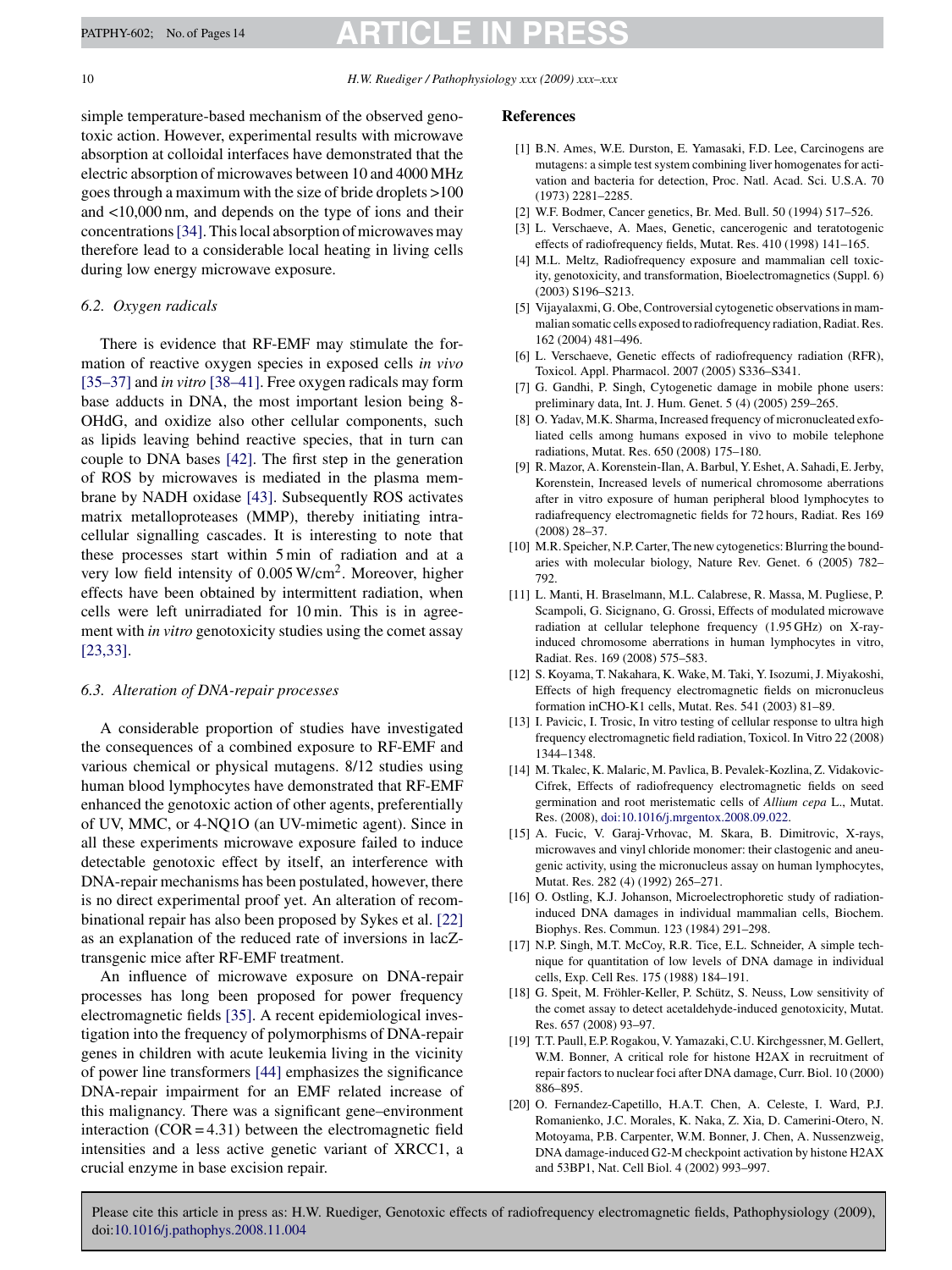- <span id="page-10-0"></span>[21] O. Fernandez-Capetillo, A. Lee, M. Nussenzweig, A. Nussenzweig, H2AX: the histone guardian of the genome, DNA Repair 3 (2004) 959–967.
- [22] P.J. Sykes, B.D. McCallum, M.J. Bangay, A.M. Hooker, A.A. Morley, Effect of exposure to 900 MHz radiofrequency radiation on intrachromosomal recombination in pKZ1 mice, Radiat. Res. 156 (5) (2001) 495–502.
- [23] E. Diem, C. Schwarz, F. Adlkofer, O. Jahn, H.W. Ruediger, Nonthermal DNA breakage by mobile-phone radiation (1800 MHz) in human fibroblasts and in transformed GFSH-R17 rat granulosa cells in vitro, Mutat. Res. 583 (2005) 178–183.
- [24] G. Speit, P. Schuetz, H. Hoffmann, Genotoxic effects of exposure to radiofrequency electromagnetic fields (RF-EMF) in cultured mammalian cells are not independently reproducible, Mutat. Res. 626 (2007) 42–47.
- [25] D. Blakey, S.M. Galloway, D.J. Kirkland, J.T. MacGregor, Regulatory aspects of genotoxicity testing: from hazard identification to risk assessment, Mutat. Res. 657 (2008) 84–90.
- [26] A. Huss, M. Egger, K. Hug, K. Huwiler-Müntener, M. Röösli, Source of funding and results of studies of health effects of mobile phone use: systematic review of experimental studies, Environ. Health. Perspect. 115 (2007) 1–4.
- [27] S. Ivancsits, A. Pilger, E. Diem, O. Jahn, H.W. Rüdiger, Cell typespecific genotoxic effects of intermittent extremely low-frequency electromagnetic fields, Mutat. Res. 583 (2005) 184–188.
- [28] A.L. Di Carlo, T.A. Litovitz, Is genetics the unrecognized confounding factor in bioelectromagnetics? Flock-dependence of field-induced anoxia protection in chick embryos, Bioelectrochem. Bioelectromagn. 48 (1999) 209–215.
- [29] A. Höytö, J. Juutilainen, J. Naarala, Ornithine decarboxylase activity is affected in primary astrocytes but not in secondary cell lines exposed to 872 MHz RF radiation, Int. J. Radiat. Biol. 83 (6) (2007) 367– 374.
- [30] M. Blank, R. Goodman, Initial interactions in electromagnetic fieldinduced biosynthesis, J. Cell. Physiol. 199 (2004) 359–363.
- [31] S. Lee, D. Johnson, K. Dunbar, H. Dong, X. Ge, Y.C. Kim, C. Wing, N. Jayathilaka, N. Emmanuel, C.Q. Zhou, H.L. Gerber, C.C. Tseng, S.M. Wang, 2.45 GHz radiofrequency fields alter gene expression in cultured human cells, FEBS Lett. 579 (21) (2005) 4829–4836.
- [32] R. Nylund, D. Leszczynski, Mobile phone radiation causes changes in gene and protein expression in human endothelial cell lines and the response seems to be genome- and proteome-dependent, Proteomics 17 (2006) 4769–4780.
- [33] C. Schwarz, E. Kratochvil, A. Pilger, N. Kuster, F. Adlkofer, H.W. Ruediger, Radiofrequency electromagnetic fields (UMTS, 1,950 MHz) induce genotoxic effects in vitro in human fibroblasts but not in lymphocytes, Int. Arch. Occup. Environ. Health 81 (2008) 755–767.
- [34] C. Holtze, R. Sivaramakrishnan, M. Antonietti, J. Tsuwi, F. Kremer, K.D. Kramer, The microwave absorption of emulsions containing aqueous micro- and nanodroplets: a means to optimize microwave heating, J. Colloid Interf. Sci. 302 (2) (2006) 651–657.
- [35] H. Lai, N.P. Singh, Melatonin and a spin-trap compound block radiofrequency electromagnetic radiation-induced DNA strand breaks in rat brain cells, Bioelectromagnetics 18 (6) (1997) 446–454.
- [36] F. Oktem, F. Ozguner, H. Mollaoglu, A. Koyu, E. Zu, Oxidative damage in the kidney induced by 900-MHz-emitted mobile phone: protection by melatonin, Arch. Med. Res. 36 (4) (2005) 350–355.
- [37] M. Tkalec, K. Malaric, B. Pevalek-Kozlina, Exposure to radiofrequency radiation induces oxidative stress in duckweed *Lemna minor* L., Sci. Total Environ. 388 (1–3) (2007) 78–89.
- [38] M. Zmyslony, P. Politanski, E. Rajkowska, W. Szymczak, J. Jajte, Acute exposure to 930 MHz CW electromagnetic radiation in vitro affects reactive oxygen species level in rat lymphocytes treated by iron ions, Bioelectromagnetics 25 (2004) 324–328.
- [39] W. Wu, K. Yao, K.J. Wang, D.Q. Lu, J.L. He, L.H. Xu, W.J. Sun, Blocking 1800 MHz mobile phone radiation-induced reactive oxygen

species production and DNA damage in lens epithelial cells by noise magnetic fields, Zhejiang Da Xue Xue Bao Yi Xue Ban 37 (2008) 34–38 (Chinese languange).

- [40] K. Yao, W. Wu, K. Wang, S. Ni, P. Ye, Y. Ye, J. Ye, L. Sun, Electromagnetic noise inhibits radiofrequency radiation-induced DNA damage and reactive oxygen species increase in human lens epithelial cells, Mol. Vis. 19 (2008) 964–969.
- [41] K. Yao, W. Wu, Y. Yu, O. Zeng, J. He, D. Lu, K. Wang, Effect of superposed electromagnetic noise on lens epithelial cells induced by microwave radiation, Invest. Ophthalmol. Vis. Sci. 49 (2008) 2009–2015.
- [42] M. Valko, M. Izakovic, M. Mazur, C.J. Rhodes, J. Telser, Role of oxygen radicals in DNA damage and cancer incidence, Mol. Cell. Biochem. 266 (2004) 37–56.
- [43] J. Friedman, S. Kraus, Y. Hauptman, Y. Schiff, R. Seger, Mechanisms of short-term ERK activation by electromagnetic fields at mobile phone frequencies, Biochem. J. 405 (2007) 559–568.
- [44] Y. Yang, J. Xingming, Y. Chonghuai, T. Ying, T. Jingyan, S. Xiaoming, Case-only study of interactions between DNA repair genes (hMLH1, APEX1, MGMT, XRCC1 and XPD) and low-frequency electromagnetic fields in childhood acute leukemia, Leuk. Lymphoma 49 (12) (2008) 2344–2350.
- [45] R.J. Aitken, L.E. Bennetts, D. Sawyer, A.M. Wiklendt, B.V. King, Impact of radio frequency electromagnetic radiation on DNA integrity in the male germline, Int. J. Androl. 28 (2005) 171–179.
- [46] Z. Balode, Assessment of radio-frequency electromagnetic radiation by the micronucleus test in bovine peripheral erythrocytes, Sci. Total Environ. 180 (1) (1996) 81–85.
- [47] I.Y. Belyaev, L. Hillert, M. Protopopova, C. Tamm, L.O. Malmgren, B.R. Persson, G. Selivanova, M. Harms-Ringdahl, 915 MHz microwaves and 50 Hz magnetic field affect chromatin conformation and 53BP1 foci in human lymphocytes from hypersensitive and healthy persons, Bioelectromagnetics 26 (3) (2005) 173– 184.
- [48] I. Busljeta, I. Trosic, S. Milkovic-Kraus, Erythropoietic changes in rats after 2.45 GJz nonthermal irradiation, Int. J. Hyg. Environ. Health 207 (6) (2004) 549–554.
- [49] G. d'Ambrosio, R. Massa, M.R. Scarfi, O. Zeni, Cytogenetic damage in human lymphocytes following GMSK phase modulated microwave exposure, Bioelectromagnetics 23 (2002) 7–13.
- [50] A.R. Ferreira, T. Knakievicz, M.A. Pasquali, D.P. Gelain, F. Dal-Pizzol, C.E. Fernandez, A.A. DeSalles, H.B. Ferreira, J.C. Moreira, Ultra high frequency-electromagnetic field irradiation during pregnancy leads to an increase in erythrocytes micronuclei incidence in rat offspring, Life Sci. 80 (2006) 43–50.
- [51] P.K. Gadhia, T. Shah, A. Mistry, M. Pithawala, D. Tamakuwala, A preliminary study to assess possible chromosomal damage among users of digital mobile phones, Electromagn. Biol. Med. 22 (2–3) (2003) 149–159.
- [52] G.A. Gandhi, Genetic damage in mobile phone users: some preliminary findings, Indian Hum. Genet. 11 (2) (2005) 99–104.
- [53] V. Garaj-Vrhovac, A. Fucic, D. Horvat, The correlation between the frequency of micronuclei and specific chromosome aberrations in human lymphocytes exposed to microwave radiation in vitro, Mutat. Res. 281 (3) (1992) 181–186.
- [54] V. Garaj-Vrhovac, D. Horvat, Z. Koren, The effect of microwave radiation on the cell genome, Mutat. Res. 243 (2) (1990) 87–93.
- [55] V. Garaj-Vrhovac, D. Horvat, Z. Koren, The relationship between colony-forming ability, chromosome aberrations and incidence of micronuclei in V79 Chinese hamster cells exposed to microwave radiation, Mutat. Res. 263 (3) (1991) 143–149.
- [56] V. Garaj-Vrhovac, Micronucleus assay and lymphocyte mitotic activity in risk assessment of occupational exposure to microwave radiation, Chemosphere 39 (13) (1999) 2301–2312.
- [57] T. Haider, S. Knasmueller, M. Kundi, M. Haider, Clastogenic effects of radiofrequency radiations on chromosomes of *Tradescantia*, Mutat. Res. 324 (1–2) (1994) 65–68.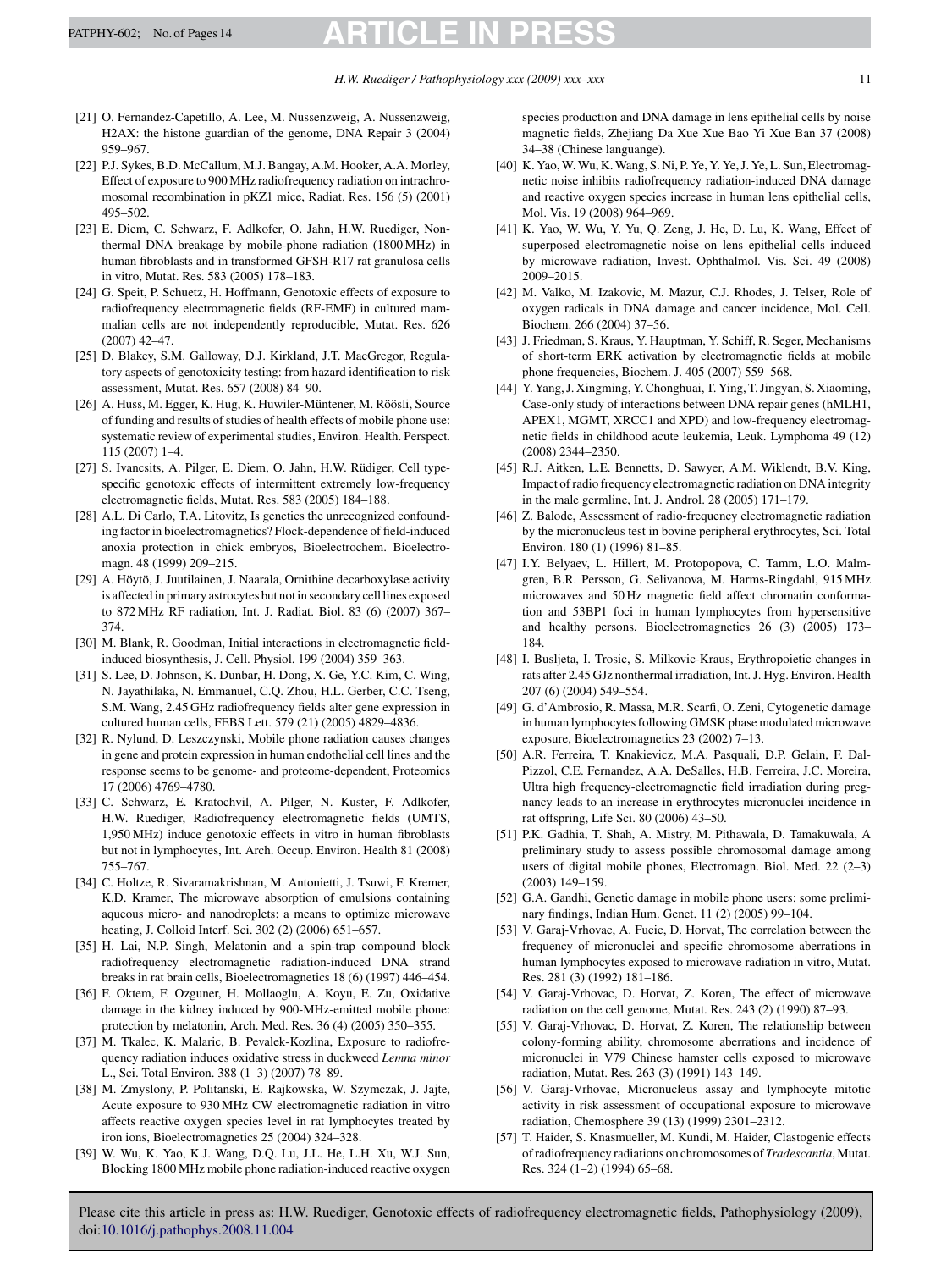# <span id="page-11-0"></span>PATPHY-602; No. of Pages 14 **ARTICLE IN**

- [58] H. Lai, M.A. Carino, N.P. Singh, Naltrexone blocks RFR-induced DNA double strand breaks in rat brain cells, Wireless Netw. 3 (1997) 471–476.
- [59] H. Lai, N.P. Singh, Acute low-intensity microwave exposure increases DNA singlestrand breaks in rat brain cells, Bioelectromagnetics 16 (3) (1995) 207–210.
- [60] H. Lai, N.P. Singh, Interaction of microwaves and a temporally incoherent magnetic field on single and double DNA strand breaks in rat brain cells, Electromagn. Biol. Med. 24 (1) (2005) 23–29.
- [61] H. Lai, N.P. Singh, Single- and double-strand DNA breaks in rat brain cells after acute exposure to radiofrequency electromagnetic radiation, Int. J. Radiat. Biol. 69 (4) (1996) 513–521.
- [62] S. Lixia, K. Yao, W. Kajun, L. Dqiang, H. Huajun, G. Xiangwei, W. Baohong, Z. Wie, L. Jianling, W. Wie, Effects of 1.8 GHz radiofrequency field on DNA damage and expression of heat shock protein 70 in human lens epithelial cells, Mutat. Res. 602 (2006) 135–142.
- [63] A. Maes, M. Collier, D. Slaets, L. Verschaeve, Cytogenic effects of microwaves from mobile communication frequencies (954 MHz), Electro Magnetobiol. 14 (2) (1995) 91–98.
- [64] A. Maes, L. Verschaeve, A. Arroyo, C. De Wagter, L. Vercruyssen, In vitro cytogenetic effects of 2450 MHz waves on human peripheral blood lymphocytes, Bioelectromagnetics 14 (6) (1993) 495–501.
- [65] E. Markova, L. Hillert, L. Malmgren, B.R. Persson, I.Y. Belyaev, Microwaves from GSM mobile telephones affect 53BP1 and gamma-H2AX foci in human lymphocytes from hypersensitive and healthy persons, Environ. Health Perspect. 113 (9) (2005) 1172–1177.
- [66] M. Mashevich, D. Folkman, A. Kesar, A. Barbul, R. Korenstein, E. Jerby, L. Avivi, Exposure of human peripheral blood lymphocytes to electromagnetic fields associated with cellular phones leads to chromosomal instability, Bioelectromagnetics 24 (2) (2003) 82–90.
- [67] T. Nikolova, J. Czyz, A. Rolletschek, P. Blyszczuk, J. Fuchs, G. Jovtchev, J. Schuderer, N. Kuster, A.M. Wobus, Electromagnetic fields affect transcript levels apoptosis-related genes in embryonic stem cell-derived neural progenitor cells, FASEB J. 19 (2005) 1686–1688.
- [68] R. Paulraj, J. Behari, Single strand DNA breaks in rat brain cells exposed to microwave radiation, Mutat. Res. 596 (1–2) (2006) 76–80.
- [69] J.L. Phillips, O. Ivaschuk, T. Ishida-Jones, R.A. Jones, M. Campbell-Beachler, W. Haggren, DNA damage in Molt-4 T-lymphoblastoid cells exposed to cellular 27 telephone radiofrequency fields in vitro, Bioelectrochem. Bioenerg. 45 (1) (1998) 103–110.
- [70] R. Sarimov, L.O.G. Malmgren, E. Markova, B.R.R. Persson, I.Y. Belyaev, Nonthermal GSM microwaves affect chromatin conformation in human lymphocytes similar to heat shock, IEEE Trans. Plasma Sci. 32 (2004) 1600–1608.
- [71] S. Sarkar, S. Ali, J. Behari, Effect of low power microwave on the mouse genome: a direct DNA analysis, Mutat. Res. 320 (1–2) (1994) 141–147.
- [72] R.R. Tice, G.G. Hook, M. Donner, D.I. McRee, A.W. Guy, Genotoxicity of radiofrequency signals. I. Investigation of DNA damage and micronuclei induction in cultured human blood cells, Bioelectromagnetics 23 (2) (2002) 113–126.
- [73] I. Trosic, I. Busljeta, V. Kasuba, R. Rozgaj, Micronucleus induction after whole-body microwave irradiation of rats, Mutat. Res. 521 (1–2) (2002) 73–79.
- [74] I. Trosic, I. Busljeta, B. Modlic, Investigation of the genotoxic effect of microwave irradiation in rat bone marrow cells: in vivo exposure, Mutagenesis 19 (5) (2004) 361–364.
- [75] I. Trosic, I. Busljeta, Erythropoietic dynamic equilibrium in rats maintained after microwave irradiation, Exp. Toxicol. Pathol. 57 (3) (2006) 247–251.
- [76] Vijayalaxmi, M.R. Frei, S.J. Dusch, V. Guel, M.L. Meltz, J.R. Jauchem, Frequency of micronuclei in the peripheral blood and bone marrow of cancer-prone mice chronically exposed to 2450 MHz radiofrequency radiation, Radiat. Res. 147 (4) (1997) 495–500.
- [77] D.Y. Zhang, Z.P. Xu, H. Chiang, D.Q. Lu, Q.L. Zeng, Effects of GSM 1800 MHz radiofrequency electromagnetic fields on DNA damage in

Chinese hamster lung cells., Zhonghua Yu Fang Yi Xue Za Zhi 40 (3) (2006) 149–152 (in Chinese).

- [78] L. Zotti-Martelli, M. Peccatori, V. Maggini, M. Ballardin, R. Barale, Individual responsiveness to induction of micronuclei in human lymphocytes after exposure in vitro to 1800-MHz microwave radiation, Mutat. Res. 582 (1–2) (2005) 42–52.
- [79] L. Zotti-Martelli, M. Peccatori, R. Scarpato, L. Migliore, Induction of micronuclei in human lymphocytes exposed in vitro to microwave radiation, Mutat. Res. 472 (1–2) (2000) 51–58.
- [80] A. Antonopoulos, H. Eisenbrandt, G. Obe, Effects of high-frequency electromagnetic fields on human lymphocytes in vitro, Mutat. Res. 395 (2–3) (1997) 209–214.
- [81] I.Y. Belyaev, C.B. Koch, O. Terenius, K. Roxstrom-Lindquist, L.O.G. Malmgren, W.H. Sommer, L.G. Salford, B.R.R. Persson, Exposure of rat brain to 915 MHz GSM microwaves induces changes in gene expression but not double stranded DNA breaks or effects on chromatin conformation, Bioelectromagnetics 27 (4) (2006) 295–306.
- [82] K.S. Bisht, E.G. Moros, W.L. Straube, J.D. Baty, J.L. Roti Roti, The effect of 835.62 MHz FDMA or 847.74 MHz CDMA modulated radiofrequency rad on the induction of micronuclei in C3H 10T1/2 cells, Radiat. Res. 157 (5) (2002) 506–515.
- [83] S.K. Chang, J.S. Choi, H.W. Gil, J.O. Yang, E.Y. Lee, Y.S. Jeon, Z.W. Lee, M. Lee, M.Y. Hong, T. Ho Son, S.Y. Hong, Genotoxicity evaluation of electromagnetic fields generated by 835-MHz mobile phone frequency band, Eur. J. Cancer Prev. 14 (2) (2005) 175–179.
- [84] V. Ciaravino, M.L. Meltz, D.N. Erwin, Absence of a synergistic effect between moderate-power radio-frequency electromagnetic radiation and adriamycin on cellcycle progression and sister-chromatid exchange, Bioelectromagnetics 12 (5) (1991) 289–298.
- [85] O.M. Garson, T.L. McRobert, L.J. Campbell, B.A. Hocking, I. Gordon, A chromosomal study of workers with long-term exposure to radio-frequency radiation, Med. J. Aust. 155 (5) (1991) 289–292.
- [86] B.D. Gorlitz, M. Muller, S. Ebert, H. Hecker, N. Kuster, C. Dasenbrock, Effects of 1-week and 6-week exposure to GSM/DCS radiofrequency radiation on micronucleus formation in B6C3F1 mice, Radiat. Res. 164 (4 Pt 1) (2005) 431–439.
- [87] P. Gos, B. Eicher, J. Kohli, W.D. Heyer, No mutagenic or recombinogenic effects of mobile phone fields at 900 MHz detected in the yeast *Saccharomyces cerevisiae*, Bioelectromagnetics 21 (7) (2000) 515–523.
- [88] G.J. Hook, P. Zhang, I. Lagroye, L. Li, R. Higashikubo, E.G. Moros, W.L. Straube, W.F. Pickard, J.D. Baty, J.L. Roti Roti, Measurement of DNA damage and apoptosis in molt-4 cells after in vitro exposure to radiofrequency radiation, Radiat. Res. 161 (2) (2004) 193–200.
- [89] J. Juutilainen, P. Heikkinen, H. Soikkeli, J. Maki-Paakanen, Micronucleus frequency in erythrocytes of mice after long-term exposure to radiofrequency radiation, Int. J. Radiat. Biol. 83 (2007) 213–220.
- [90] J.J. Kerbacher, M.L. Meltz, D.N. Erwin, Influence of radiofrequency radiation on chromosome aberrations in CHO cells and its interaction with DNA-damaging agents, Radiat. Res. 123 (3) (1990) 311–319.
- [91] Y. Komatsubara, H. Hirose, T. Sakurai, S. Koyama, Y. Suzuki, M. Taki, J. Miyakoshi, Effect of high-frequency electromagnetic fields with a wide range of SARs on chromosomal aberrations in murine m5S cells, Mutat. Res. 587 (1–2) (2005) 114–119.
- [92] S. Koyama, Y. Isozumi, Y. Suzuki, M. Taki, J. Miyakoshi, Effects of 2.45-GHz electromagnetic fields with a wide range of SARs on micronucleus formation in CHO-K1 cells, Sci. World J. 4 (Suppl. 2) (2004) 29–40.
- [93] I. Lagroye, R. Anane, B.A. Wettring, E.G. Moros, W.L. Straube, M. Laregina, M. Niehoff, W.F. Pickard, J. Baty, J.L. Roti, Measurement of DNA damage after acute exposure to pulsed-wave 2450 MHz microwaves in rat brain cells by two alkaline comet assay methods, Int. J. Radiat. Biol. 80 (1) (2004) 11–20.
- [94] I. Lagroye, G.J. Hook, B.A. Wettring, J.D. Baty, E.G. Moros, W.L. Straube, J.L. Roti Roti, Measurements of alkali-labile DNA damage and protein–DNA crosslinks after 2450 MHz microwave and lowdose gamma irradiation in vitro, Radiat. Res. 161 (2) (2004) 201–214.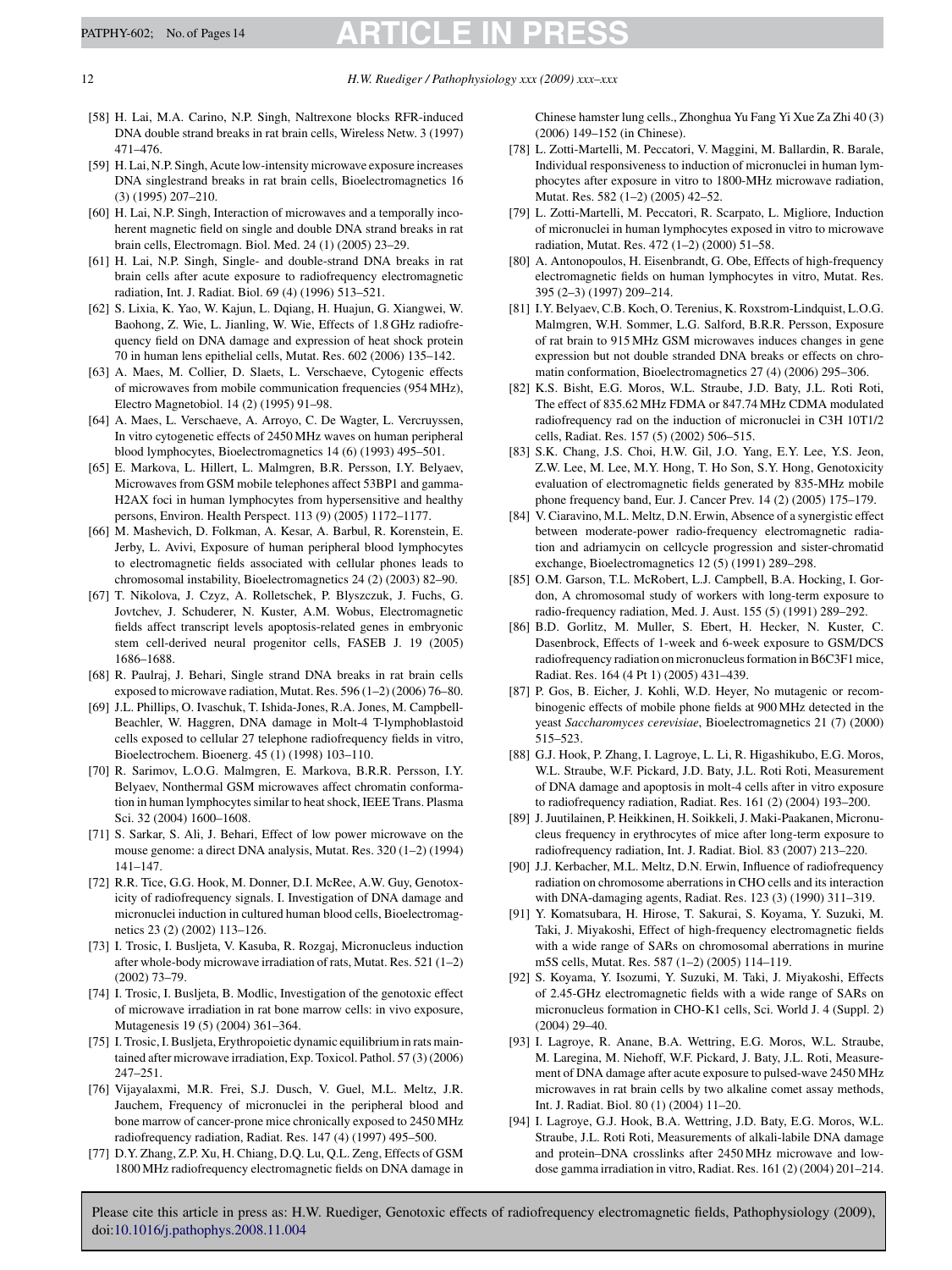- <span id="page-12-0"></span>[95] L. Li, K.S. Bisht, I. LaGroye, P. Zhang, W.L. Straube, E.G. Moros, J.L. Roti Roti, Measurement of DNA damage in mammalian cells exposed in vitro to radiofrequency fields at SARs of 3–5 W/kg, Radiat. Res. 156 (3) (2001) 328–332.
- [96] A. Maes, M. Collier, L. Verschaeve, Cytogenetic effects of 900 MHz (GSM) microwaves on human lymphocytes, Bioelectromagnetics 22 (2) (2001) 91–96.
- [97] A. Maes, M. Collier, L. Verschaeve, Cytogenetic investigations on microwaves emitted by a 455.7 MHz car phone, Folia Biol. (Praha) 46 (5) (2000) 175–180.
- [98] A. Maes, U. Van Gorp, L. Verschaeve, Cytogenetic investigation of subjects professionally exposed to radiofrequency radiation, Mutagenesis 21 (2) (2006) 139–142.
- [99] R.S. Malyapa, E.W. Ahern, C. Bi, W.L. Straube, M. LaRegina, W.F. Pickard, J.L. Roti Roti, DNA damage in rat brain cells after in vivo exposure to 2450 MHz electromagnetic radiation and various methods of euthanasia, Radiat. Res. 149 (6) (1998) 637–645.
- [100] R.S. Malyapa, E.W. Ahern, W.L. Straube, E.G. Moros, W.F. Pickard, J.L. Roti Roti, Measurement of DNA damage after exposure to 2450 MHz electromagnetic radiation, Radiat. Res. 148 (6) (1997) 608–617.
- [101] R.S. Malyapa, E.W. Ahern, W.L. Straube, E.G. Moros, W.F. Pickard, J.L. Roti Roti, Measurement of DNA damage after exposure to electromagnetic radiation in the cellular phone communication frequency band (835.62 and 847.74 MHz), Radiat. Res. 148 (6) (1997) 618–627.
- [102] J.P. McNamee, P.V. Bellier, G.B. Gajda, et al., No evidence for genotoxic effects from 24 h exposure of human leukocytes to 1.9 GHz radiofrequency fields, Radiat. Res. 159 (2003) 693–697.
- [103] J.P. McNamee, P.V. Bellier, G.B. Gajda, B.F. Lavallee, E.P. Lemay, L. Marro, A. Thansandote, DNA damage in human leukocytes after acute in vitro exposure to a 1.9 GHz pulse-modulated radiofrequency field, Radiat. Res. 158 (4) (2002) 534–537.
- [104] J.P. McNamee, P.V. Bellier, G.B. Gajda, S.M. Miller, E.P. Lemay, B.F. Lavallee, L. Marro, A. Thansandote, DNA damage and micronucleus induction in human leukocytes 24 after acute in vitro exposure to a 1.9 GHz continuous-wave radiofrequency field, Radiat. Res. 158 (4) (2002) 523–533.
- [105] M.L. Meltz, P. Eagan, D.N. Erwin, Proflavin and microwave radiation: absence of a mutagenic interaction, Bioelectromagnetics 11 (2) (1990) 149–157.
- [106] T. Ono, Y. Saito, J. Komura, H. Ikehata, Y. Tarusawa, T. Nojima, K. Goukon, Y. Ohba, J. Wang, O. Fujiwara, R. Sato, Absence of mutagenic effects of 2.45 GHz radiofrequency exposure in spleen, liver, brain, and testis of lacZ-transgenic mouse exposed in utero, Tohoku J. Exp. Med. 202 (2) (2004) 93–103.
- [107] J.L. Roti Roti, R.S. Malyapa, K.S. Bisht, E.W. Ahern, E.G. Moros, W.F. Pickard, W.L. Straube, Neoplastic transformation in C3H 10T(1/2) cells after exposure to 835.62 MHz FDMA and 847.74 MHz CDMA radiations, Radiat. Res. 155 (1) (2001) 239–247.
- [108] N. Sakuma, Y. Komatsubara, H. Takeda, H. Hirose, M. Sekijima, T. Nojima, J. Miyakoshi, DNA strand breaks are not induced in human cells exposed to 2.1425 GHz band CW and W-CDMA modulated radiofrequency fields allocated to mobile radio base stations, Bioelectromagnetics 27 (1) (2006) 51–57.
- [109] M.R. Scarfi, A.M. Fresegna, P. Villani, R. Pinto, C. Marino, M. Sarti, P. Altavista, A. Sannino, G.A. Lovisolo, Exposure to radiofrequency radiation (900 MHz, GSM signal) does not affect micronucleus frequency and cell proliferation in human peripheral blood lymphocytes: an interlaboratory study, Radiat. Res. 165 (6) (2006) 655–663.
- [110] L. Stronati, A. Testa, J. Moquet, A. Edwards, E. Cordelli, P. Villani, C. Marino, A.M. Fresegna, M. Appolloni, D. Lloyd, 935 MHz cellular phone radiation. An in vitro study of genotoxicity in human lymphocytes, Int. J. Radiat. Biol. 82 (5) (2006) 339–346.
- [111] S. Takahashi, S. Inaguma, Y.-M. Cho, K. Imaida, J. Wang, O. Fujiwara, T. Shirai, Lack of mutation induction with exposure to 1.5 GHz electromagnetic near fields used for cellular phones in brains of Big Blue mice, Cancer Res. 62 (7) (2002) 1956–1960.
- [112] L. Verschaeve, P. Heikkinen, G. Verheyen, U. Van Gorp, F. Boonen, F. Vander Plaetse, A. Maes, T. Kumlin, J. Maki-Paakkanen, L. Puranen, J. Juutilainen, Investigation of co-genotoxic effects of radiofrequency electromagnetic fields in vivo, Radiat. Res. 165 (5) (2006) 598–607.
- [113] Vijayalaxmi, B.Z. Leal, M.L. Meltz, W.F. Pickard, K.S. Bisht, J.L. Roti Roti, W.L. Straube, E.G. Moros, Cytogenetic studies in human blood lymphocytes exposed in vitro to radiofrequency radiation at a cellular telephone frequency (835.62 MHz, FDMA), Radiat. Res. 155 (1) (2001) 113–121.
- [114] Vijayalaxmi, K.S. Bisht, W.F. Pickard, M.L. Meltz, J.L. Roti Roti, E.G. Moros, Chromosome damage and micronucleus formation in human blood lymphocytes exposed in vitro to radiofrequency radiation at a cellular telephone frequency (847.74 MHz, CDMA), Radiat. Res. 156 (4) (2001) 430–432.
- [115] Vijayalaxmi, B.Z. Leal, M. Szilagyi, T.J. Prihoda, M.L. Meltz, Primary DNA damage in human blood lymphocytes exposed in vitro to 2450 MHz radiofrequency radiation, Radiat. Res. 153 (4) (2000) 479–486.
- [116] Vijayalaxmi, N. Mohan, M.L. Meltz, M.A. Wittler, Proliferation and cytogenetic studies in human blood lymphocytes exposed in vitro to 2450 MHz radiofrequency radiation, Int. J. Radiat. Biol. 72 (6) (1997) 751–757.
- [117] Vijayalaxmi, W.F. Pickard, K.S. Bisht, T.J. Prihoda, M.L. Meltz, M.C. LaRegina, J.L. Roti Roti, W.L. Straube, E.G. Moros, Micronuclei in the peripheral blood and bone marrow cells of rats exposed to 2450 MHz radiofrequency radiation, Int. J. Radiat. Biol. 77 (11) (2001) 1109–1115.
- [118] Vijayalaxmi, L.B. Sasser, J.E. Morris, B.W. Wilson, L.E. Anderson, Genotoxic potential of 1.6 GHz wireless communication signal: in vivo two-year bioassay, Radiat. Res. 159 (4) (2003) 558–564.
- [119] Vijayalaxmi, R.L. Seaman, M.L. Belt, J.M. Doyle, S.P. Mathur, T.J. Prihoda, Frequency of micronuclei in the blood and bone marrow cells of mice exposed to ultrawideband electromagnetic radiation, Int. J. Radiat. Biol. 75 (1) (1999) 115–120.
- [120] O. Zeni, M. Romano, A. Perrotta, M.B. Lioi, R. Barbieri, G. d'Ambrosio, R. Massa, M.R. Scarfi, Evaluation of genotoxic effects in human peripheral blood leukocytes following an acute in vitro exposure to 900 MHz radiofrequency fields, Bioelectromagnetics 26 (4) (2005) 258–265.
- [121] O. Zeni, A.S. Schiavoni, A. Sannino, A. Antolini, D. Forigo, F. Bersani, M.R. Scarfi, Lack of genotoxic effects (micronucleus induction) in human lymphocytes exposed in vitro to 900 MHz electromagnetic fields, Radiat. Res. 160 (2) (2003) 152–158.
- [122] W. Baohong, H. Jiliang, J. Lifen, L. Deqiang, Z. Wei, L. Jianlin, D. Hongping, Studying the synergistic damage effects induced by 1.8 GHz radiofrequency field radiation (RFR) with four chemical mutagens on human lymphocyte DNA using comet assay in vitro, Mutat. Res. 578 (1–2) (2005) 149–157.
- [123] W. Baohong, J. Lifen, L. Lanjuan, L. Jianlin, L. Deqiang, Z. Wie, H. Jillang, Evaluating the combinative effects on human lymphocyte DNA damage induced by ultraviolet ray C plus 1.8 GHz microwaves using comet assay in vitro, Toxicology 232 (2007) 311–316.
- [124] J.Y. Kim, S.Y. Hong, Y.M. Lee, W.S. Koh, J.R. Hong, T. Son, S.K. Chang, M. Lee, In vitro assessment of clastogenicity of mobile-phone radiation (835 MHz) using the alasline comet assay and chromosomal aberration test, Environ. Toxicol. 23 (2008) 319–327.
- [125] A. Maes, M. Collier, D. Slaets, L. Verschaeve, 954 MHz microwaves enhance the mutagenic properties of mitomycin C, Environ. Mol. Mutagen. 28 (1) (1996) 26–30.
- [126] A. Maes, M. Collier, U. Van Gorp, S. Vandoninck, L. Verschaeve, Cytogenetic effects of 935.2-MHz (GSM) microwaves alone and in combination with mitomycin C, Mutat. Res. 393 (1–2) (1997) 151–156.
- [127] B.H. Wang, D.Q. Lu, L.F. Jin, S.J. Chen, J.L. Lou, J.L. He, Influence of 1.8 GHz microwave on DNA damage induced by ultraviolet C ray, Zhonghua Lao Dong Wie Sheng Zhi Ye Bing Za Zhi 25 (2007) 470–472 (Chinese language).